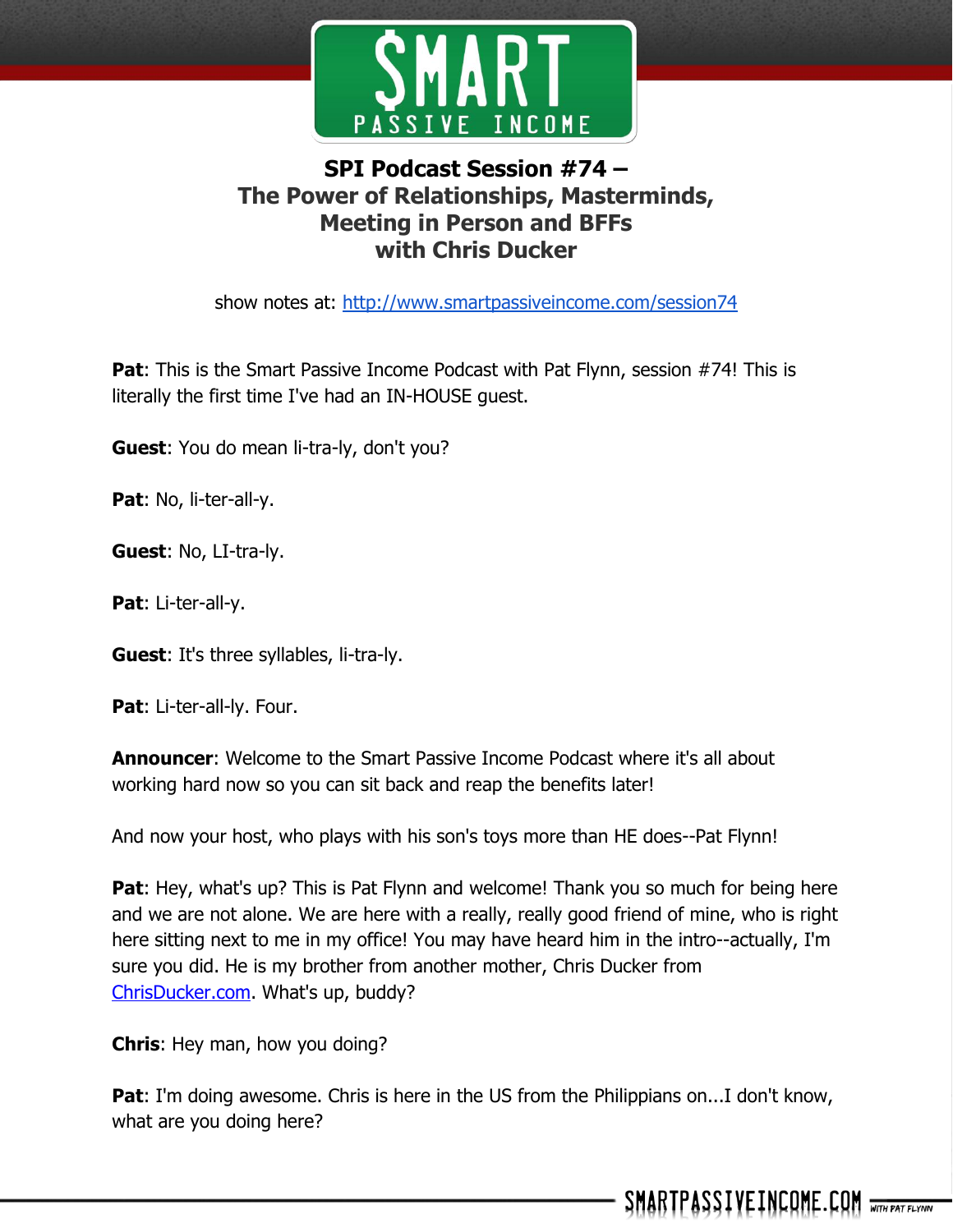

**Chris**: I'm on a mission of mercy. Bringing a little bit of the British clout to America! No, I'm here on business. We were in town for Portland Chris Guillebeau's World Domination Summit.

**Pat**: Yep.

**Chris**: And then we came down here, we did our one-day Business Breakthrough, which I guess we're going to talk about in a little while.

**Pat**: We will.

**Chris**: And then after this, I'm doing some Masterminds in LA and New York and then I'm speaking at the National Speakers Association Conference in Philadelphia.

**Pat**: Congratulations.

**Chris**: Thank you very much.

**Pat:** We should talk about, really quick, maybe just a brief overview of what we're going to talk about. I know people are going to want to know about what the whole literal, literally thing is.

**Chris**: Li-tra-ly.

**Pat**: Yeah. That was just--a big running joke between us recently, just the differences between how British people say stuff and how people in the US say stuff and, I don't know. It just became a running joke.

**Chris**: Yeah, it's like, you know, I say ah-loo-MIN-um, you say...

**Pat**: Ah-LOO-min-um.

**Chris**: I say to-mah-to, you say...

**Pat**: To-may-to.

**Chris**: That's ridiculous!

Pat: No, YOU'RE ridiculous!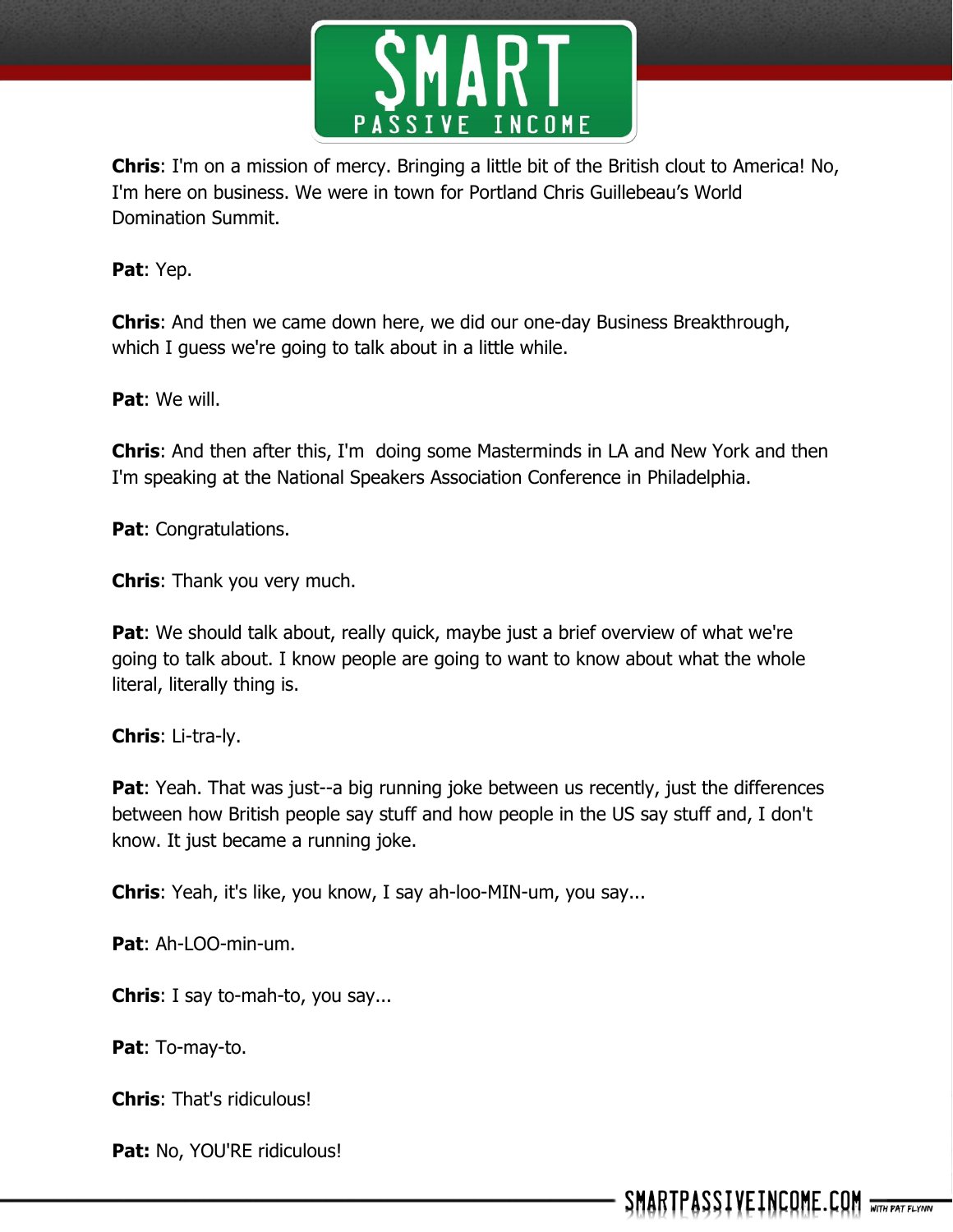

**Chris**: [laughs]

**Pat:** As you can tell, Chris and I are really, really good friends, and I think that this is really going to tie into what we're talking about today. The importance of relationships, on many different levels.

You have the relationship you have as a blogger, as a business owner, with your audience, your customers and subscribers, right? And then you have the relationship that you have with other people in your industry, and those are really important.

But then beyond that, there's the relationship that you have with people in, perhaps, Mastermind groups. People who have the same values as you, who you're working together, and you're going to be there for each other and hold each other accountable. But even beyond the mastermind level, there's that sort of top level, really personal--I don't know. We were trying to figure out the term for this. I want to call it...you know, your BFF, right? Your Business Friend Forever, but that's kind of corny.

**Chris:** Yeah. And...yeah, it is. [laughs] It doesn't sound right--people have actually said that we have a "bromance." Do you know that?

**Pat:** I know that. And--heh! Don't look at me like that! [laughs]

**Chris**: But, no, I mean....you're right. It is--it's something more than just business, it's also personal, but it's also about being there for each other and almost holding each other accountable, being that sounding board when you need it with ideas. I mean, how many hours do you think we've spent on Skype in the last three years just brainstorming stuff? I mean--

**Pat**: Hundreds, I would think.

**Chris**: It's got to be close to it, yeah.

**Pat:** We chat with each other every week just to check in.

And you know, I do the same thing with my mastermind group, but it's just different when it's one-on-one with my buddy, who I know is going to be 100% honest with me, who's going to look out, because he cares about me and my family and I do about him and his too. And there are a few people where I have this similar relationship with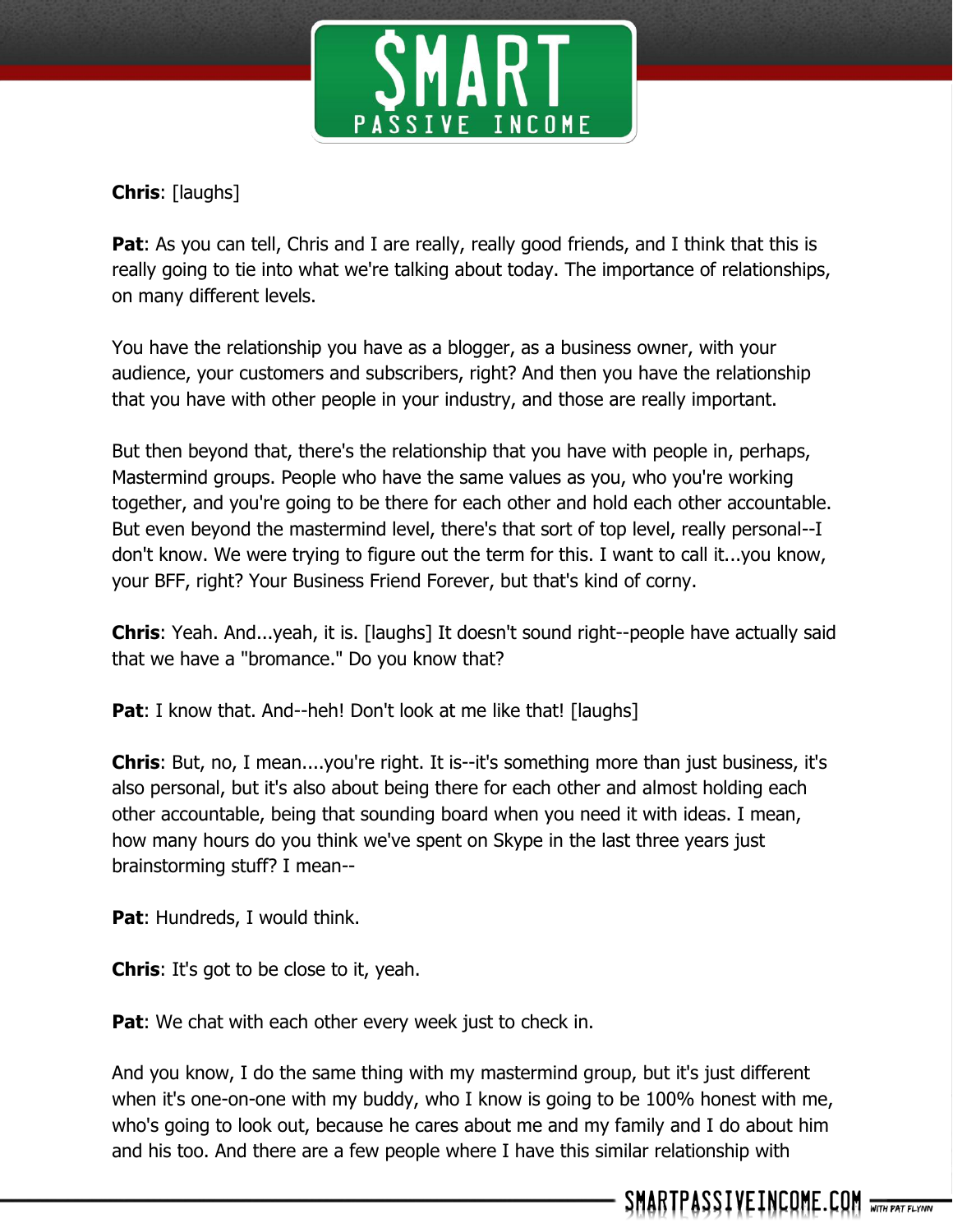

online, and each and every one of those is so important to the success of my business and where I'm going and keeping me going down the right path.

And I think of other successful people out there--I mean, they all seem to have that one or two people that they just go together. I'm thinking of Michael Hyatt and Ken Davis. I met them both at the Platform Conference, and you could tell they were buddybuddies and they were joking with each other but they were also going to be there for each other always and help support each other throughout business.

I'm also thinking of J.D. Roth from Get Rich Slowly and Trent Hamm from Simple Dollar. They both started their personal finance blogs at the same time around the mid-2000s and they both sort of rose to the top together in that industry, and they would always link to each other and I'm sure they had a really, really deep relationship beyond just the industry comrades and even beyond mastermind level.

**Chris**: And I think, you know, it also is important to understand that this kind of relationship is, you don't both have to be in the same industry. You don't have to be in the same bed of roses, you know what I mean? Because we're not. I mean, you know, I'm very much a B2B kind of guy, definitely an off-the-internet sort of guy.

Before, not so much now, that is. I'm more active online now, but a lot of the reason why I am more active online now is because of you and the relationship that we've built up over the last few years, but--you know, very brick-and-motor business owner, three different businesses, whereas you're the guy, you're the online dude! And I think, you know, we both bring different kind of barometers to that relationship in regards to our backgrounds and our experiences and that's something we can also bounce off each other as well. And it's important to have that difference, right?

**Pat:** Yeah, definitely. Thinking about some of the conversations we've had in the past, I mean, we've talked about things from what we thought about the name of a certain product we were going to come out with to what direction we should take in our business or...and we just understand that when we ask each other a question that we're going to be completely honest and blunt with each other.

But at the same time, it just keeps it fun, too.

**Chris**: Yeah. I mean, we've both come up with some pretty bad ideas, and we've both shot them down immediately. Like "Dude, what are you thinking of?"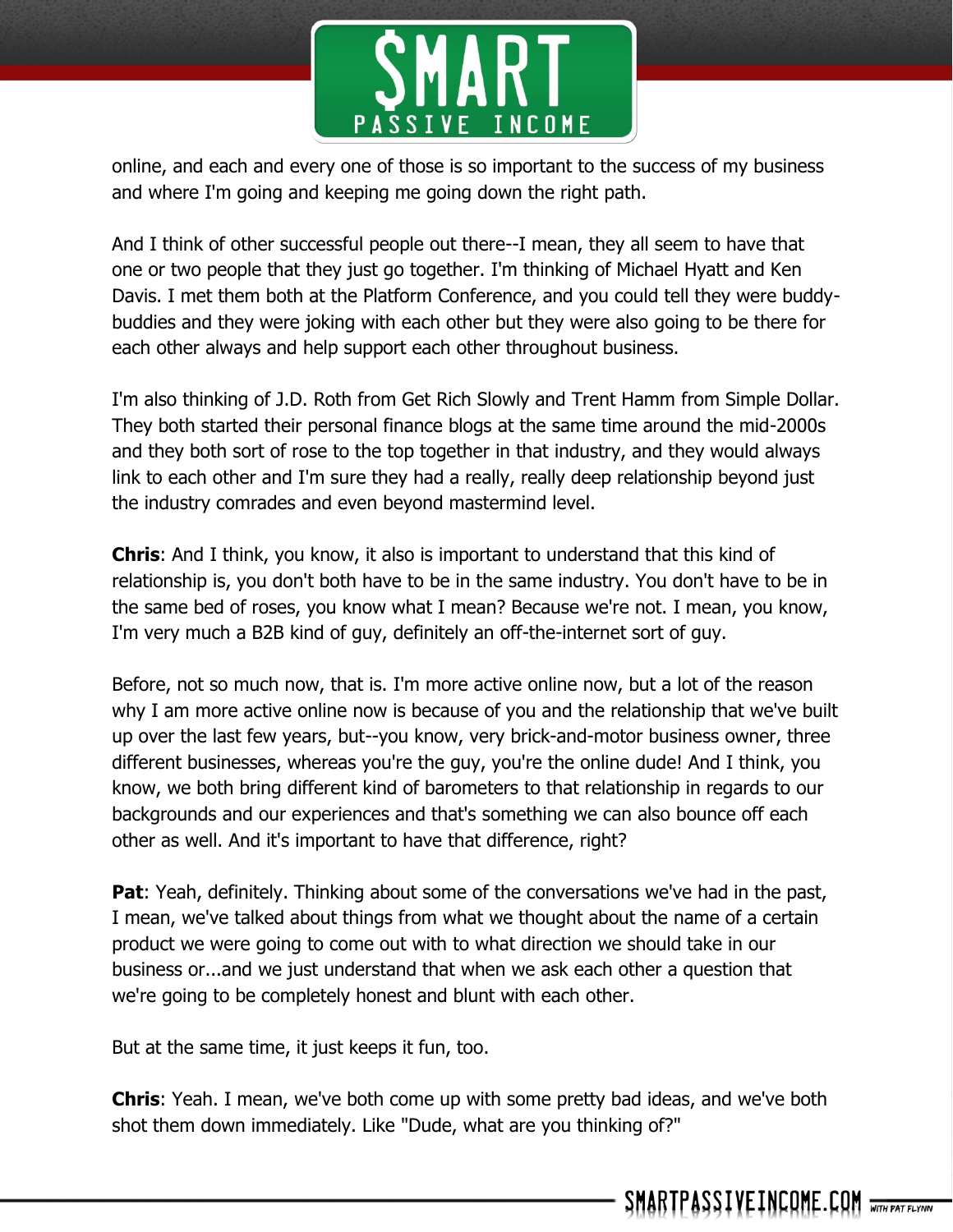

**Pat**: "Uh, yeah, don't do that."

**Chris**: Yeah! Heh! But you know, we literally--I'm going to say the word, li-tra-ly!--we had our one big business breakthrough during San Diego just yesterday, 24 hours ago, and that was something that came out of you and I just wanting to do SOMETHING together. We didn't know what, exactly.

**Pat**: Yeah.

**Chris**: And somebody asked me, yesterday actually, one of the attendees asked me, why a live event? Why did you do THIS? And my--I didn't have sort of a predetermined answer for that question, but it came to me very naturally when I said that during something online together like a product or something like that didn't feel right for me, and for our relationship. And I didn't even really realize that until I was asked that question.

What do you think about that? I'm curious, because I haven't discussed this with you.

**Pat:** No, we haven't actually, and this is a really interesting question. There's just something about meeting people in person and being able to shake their hand and look into their eyes, and when you're asking them a question or they're asking YOU a question, and you give them a true, real answer--I mean, we always talk about how close to real life doing a live webinar is.

You know, you can actually have that live interaction with people, or video even, because you're actually seeing people's faces sand you can hear their voice--again, on video, or on a podcast--and those a great ways to build relationships, to deliver a message, to interact with people. But there's just nothing like doing something in person.

And that's why I always recommend to go to conferences and put yourself in the environment that you're in, or that you want to be in, in your industry. And it was hard because I started to go to conferences kind of late in my blogging career. You know, three years after I started, 2-3 years after I started, and I wish I'd done it sooner.

Because the moment I stepped into a convention, the first one I went to was BlogWorld Expo which is now New Media Expo...you know, I was just surrounded by all these incredible people on the same level as me, way above me and even below me. And it was just, you know, the relationships that you build--not just in the business setting but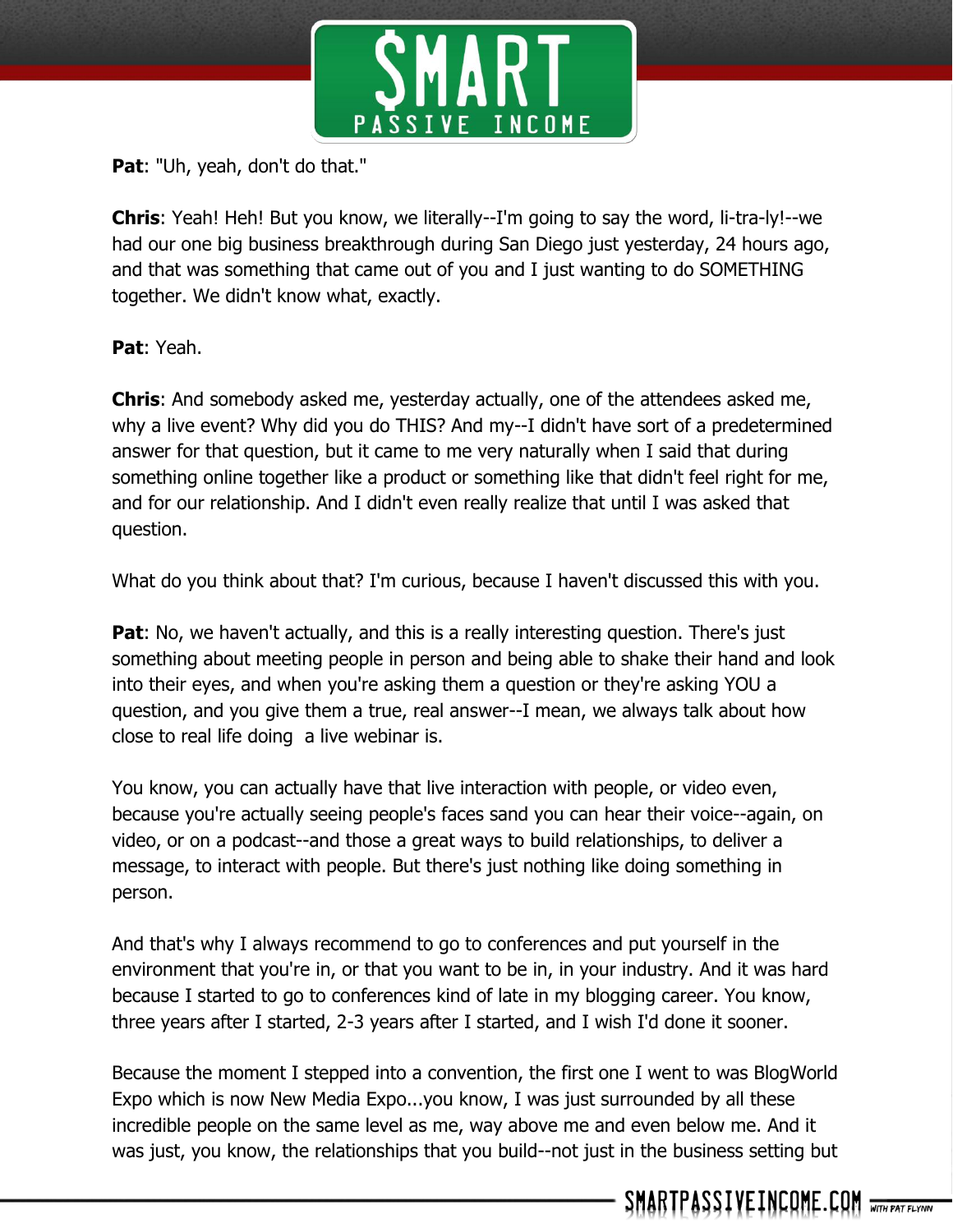

outside of the business setting when we're having drinks or sitting down for dinner and you're just having a chat--that's the stuff you can't get in a webinar or in a podcast or a video. The afterhours type stuff.

**Chris**: I agree. Absolutely. And that conference, actually was the first one you and I met face-to-face, right?

**Pat**: It was!

**Chris**: And we'd known each other online for about 7-8 months or something before then, and then we met face-to-face and I kid you not, the guys and girls tuning in right now--we saw each other and--this sounds like Gone With the Wind sort of stuff--

**Pat:** What? What are you going to say?

**Chris**: But we saw each other from a distance, and then there was that instant "THERE'S PAT!" "Oh, there's Chris!" And we just went up and--

**Pat:** Because we knew what each other looked like.

**Chris**: Right, exactly.

**Pat**: I mean, it's hard to miss...I'm not going to say it right now.

**Chris**: Pssh, say the words, man. It's hard to miss WHAT?

**Pat:** Your bright, shiny head. [laughs]

**Chris**: [laughing] Yes. But...mm. [laughs] But let me say, though. I mean, there was no sort of shaking hands, there was a hug right there, like right out of the gate.

**Pat:** Yeah. And that's something important to think about too, just the kind of relationships you CAN build before you even meet in person.

**Chris**: Right.

**Pat**: And if you're an introvert, if you're afraid to go out there and put yourself out there where you're actually talking and conversing with people you're doing yourself a disservice. You're making it really hard on yourself to build these relationships which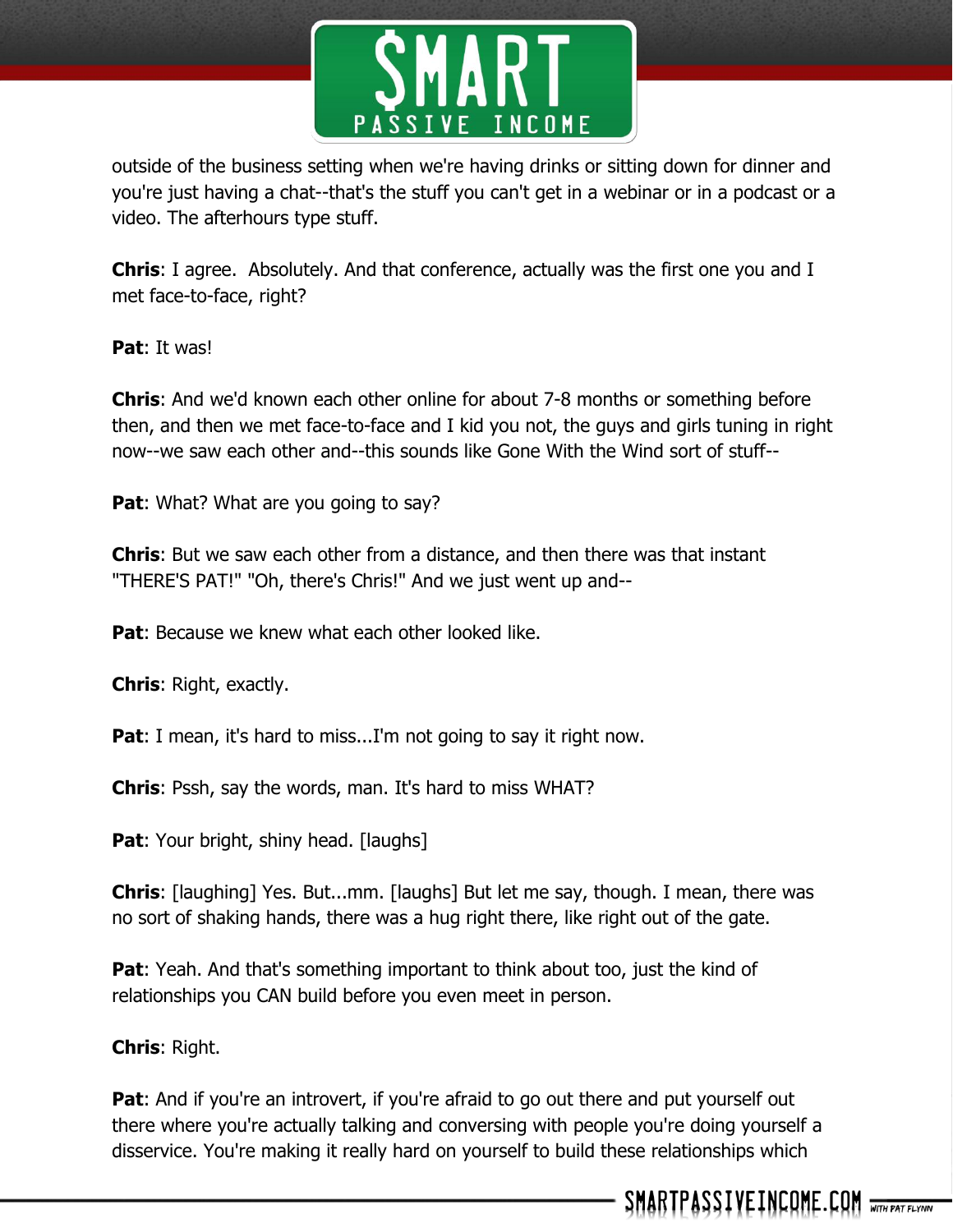

will help you succeed. And it just makes you feel better as a person. A lot of my best friends now are people who I originally met online.

**Chris**: Yeah.

**Pat**: Like you.

**Chris**: Likewise, likewise as well. So let's talk about yesterday a little bit, because--

**Pat:** Sure, yeah. You said One Day Business Breakthrough--a lot of people listening might not know what that is.

**Chris**: Yeah.

**Pat**: Like Chris was saying, we've both been talking forever and we've always wanted to do something together. I learned that Chris was going to come to San Diego after World Domination Summit here in July and we were like "Let's do something!" And we were like "Okay, well what are we going to do?"

**Chris**: It started like, HUGE, remember?

Pat: Oh, right...

**Chris**: We were saying that we were going to get 250 people and rent a huge conference room--

Pat: 20 quest speakers!

**Chris**: Yeah, yeah! [laughs] We realized then that we needed more than 4 months to prepare for something like that.

**Pat**: Right.

**Chris**: It didn't take too long to shoot down that idea.

**Pat:** No, but it's great to think big and it might go there eventually. But you know, thinking about the sort of lean startup model and starting small, just testing--I mean, I never--I knew that we were going to work well together, but...when we actually would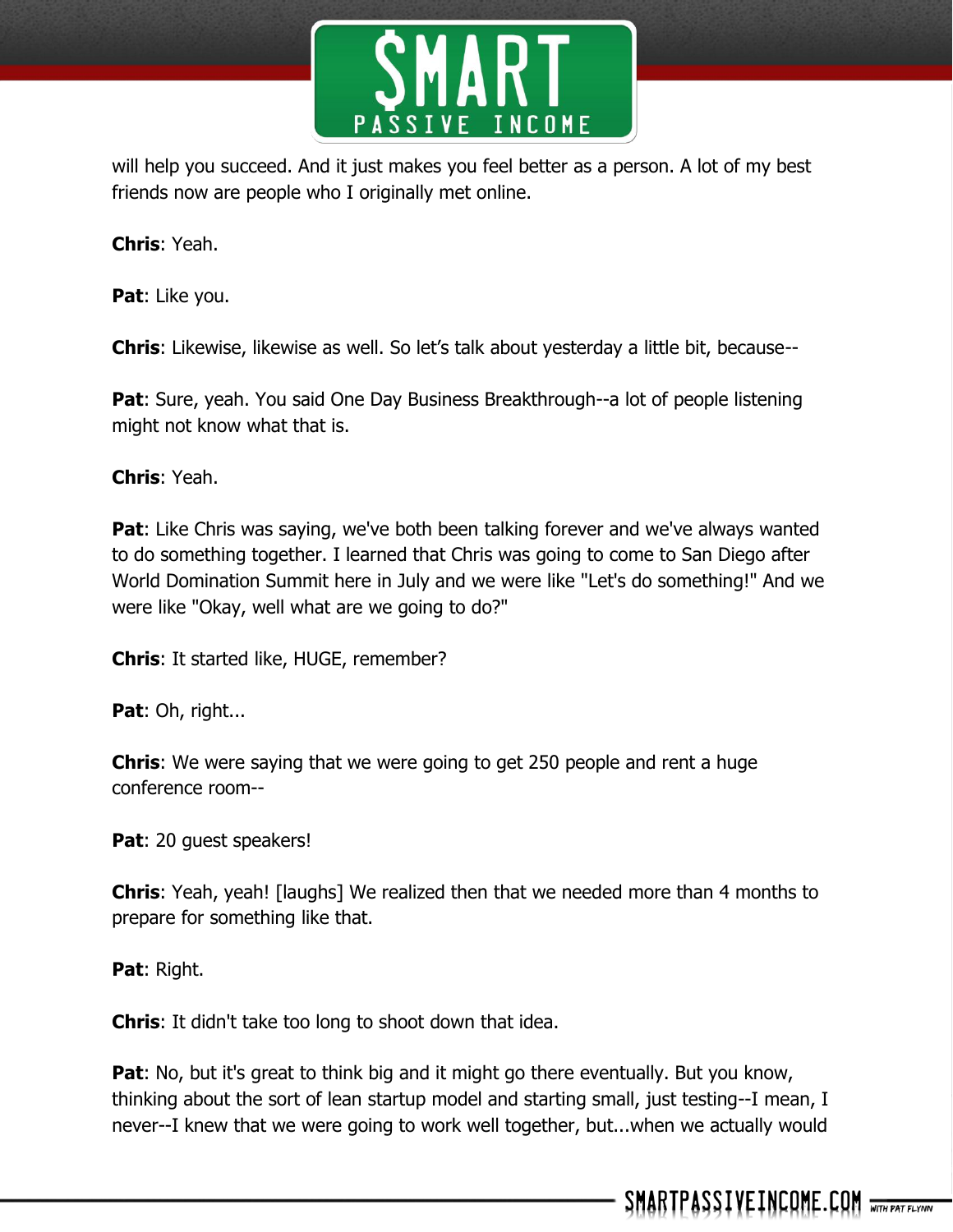

do something together, it's good that we tested sort of a small environment first just to really see what it would be like.

**Chris**: And there's something to be said for that small environment. I mean, this entire episode is about having those relationships that can further your entrepreneurial growth.

**Pat:** The close relationships.

**Chris**: Correct, exactly, and I think it's important that you get out there as an entrepreneur, or even a one-erpreneur, even if you haven't broken away from the shackles of 9 to 5 yet and you're still sort of wanting to start and go out there--it's just as important to find that person, that one person that you can connect yourself with and bar anything really horrible happening in the relationship, you'll just be connected with each other for a long, long, long time, to make sure that both of you become successful. You know what I mean?

**Pat**: Yeah.

**Chris**: And regardless of how that actually happens, it doesn't matter. One of you could be successful online, the other could be successful opening up a ton of franchises. It really doesn't matter. But it's just holding each other accountable and stuff like that.

And yesterday, we had 25 fellow entrepreneurs at [Co-merge](http://www.co-merge.com/) with us here in San Diego.

**Pat:** It's a coworking space.

**Chris**: Which was great.

**Pat:** Yeah. Shout out to Co-merge if you're listening. We're definitely going to use that venue again if we do this in San Diego again.

**Chris**: Oh, without a doubt!

**Pat**: But we got 25 people in a room, Chris and I up front just leading this mega mastermind group. And it wasn't a Pat and Chris show all day, and in fact a lot of the best information that came out of the day was from the attendees.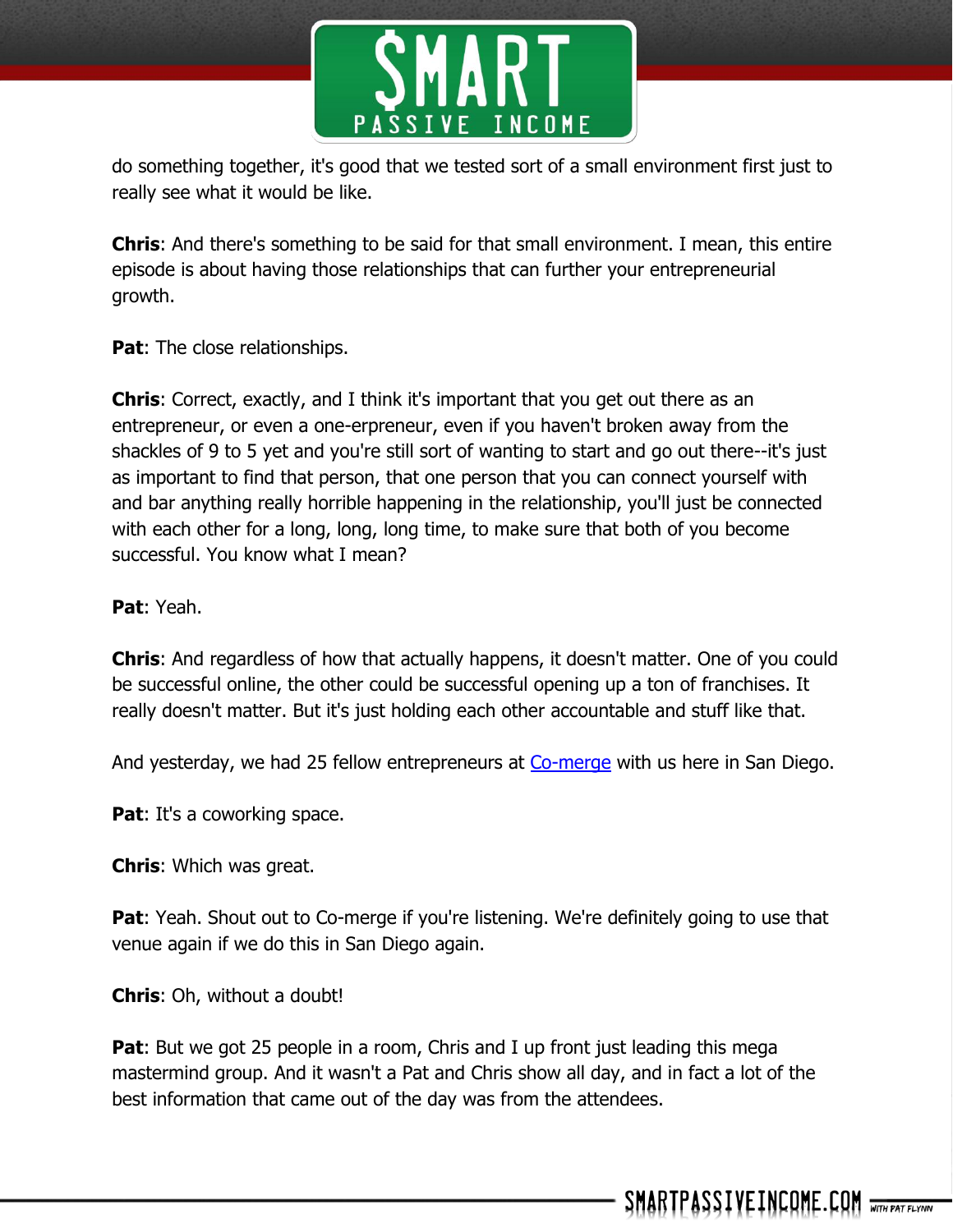

The way the format worked, and if you wanted to hold your own event, this format worked REALLY well for us, so feel free to take it and use it for yourself, too, if you're in an industry where this might be possible for you--Chris and I lead the conversation, we started the day at 9 o'clock with a brief getting people fired up and what the day was going to be about, and then we went to every person individually, one by one, for 50 minutes each, and we had them do a one-minute elevator pitch to everybody else about what their business was about and what they were trying to accomplish. And that was a great exercise!

## **Chris**: Right.

**Pat**: Because, I mean, there wasn't very much time to present, and I think we did a good job of prepping people beforehand and getting people to know each other BEFORE the event happened. I mean, the event was on July 12th, but the interactions happened for a month or two.

**Chris**: About a month, yeah.

**Pat**: So this is a great tip for those of you that are holding these small community events. A lot of people start these Facebook groups, which are, you know, those are great, but I wanted to get the interaction to be a little bit deeper and on a Facebook group it's hard to keep track of everything people post.

So I created a [Ning](http://www.ning.com/) group, a Ning sort of social network, for One Day Business Breakthrough attendees. And you know, I'd send them a link and they'd sign up for their profile, and actually I as the creator of this Ning site, I could have people fill out their profile questions.

So they filled out their name, where they're from. I asked them to share a cool little- like, what your hobbies were, what your interests were, and then it was what's the business that you want to talk about, what's the URL so it's easily clickable when people view their profile and questions like "What are you struggling with the most? What do you want to get out of One Day Business Breakthrough? And in a perfect world, what would you walk away with?"

**Chris**: Yeah, and I think that last question was the most useful for us as the organizers as the event, because we already knew prior to the event exactly what each of the attendees wanted to achieve by the end of the day.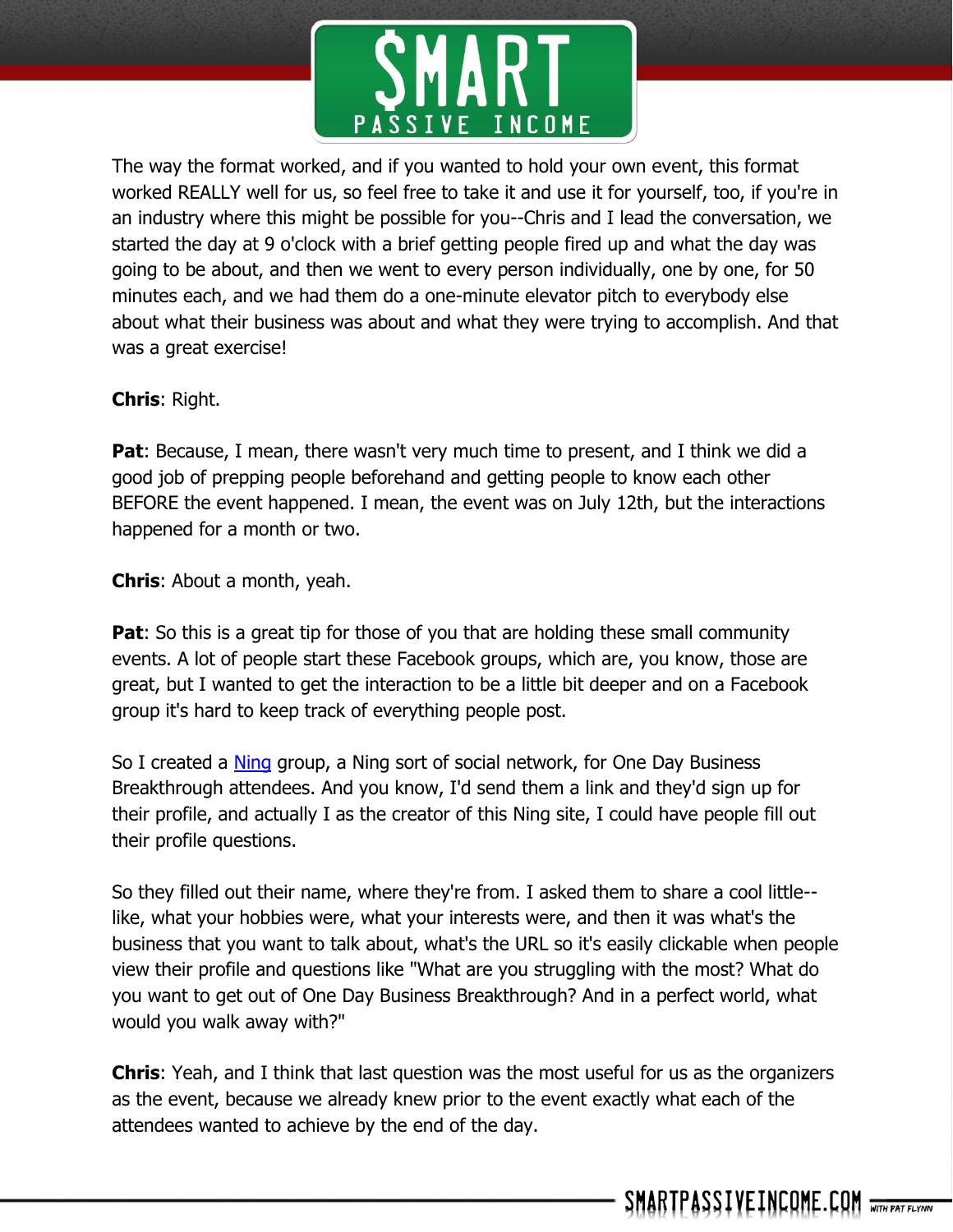

**Pat**: Right.

**Chris**: So we were able to--and you know, let's backtrack. After that one minute intro, that elevator pitch that they gave us, once their turn arrived, their website had already been pulled up on the large screen, so everybody in the room could see what their business looked like online, which was really helpful.

**Pat**: Super helpful.

**Pat**: Super.

**Chris**: And it really helped create that conversation flow as well. But we already had our notes on every single attendee already written down. We're not even talking like 5 or 6 bullet points, because we didn't want to have a monopoly on the entire time. We wanted the group, we wanted the room to come up with lots of different ideas. Because nobody has a monopoly in good ideas, right? And it just worked SO WELL.

**Pat**: Oh my gosh. Everybody contributed to everybody else's success. Like "I think you should do this!" or somebody would have an idea and then "What do you guys think of that?" And everyone would be like "Yeah!" totally behind it, or they were like "Ehhhhh, maybe not." And you'd get that immediate feedback on these ideas that people were throwing out with, or the ideas that you and I had, Chris, and it was just instant. And everybody's face lit up and they were just so excited about these breakthroughs that people were having.

**Chris**: Well, that was the whole thing. The whole thing was to have at least that one big breakthrough by the end of the day, and I know that we, the organizers, helped them achieve that. there's no doubt about it.

Do you remember the one--I can't remember who exactly it was now. "Do you think I should stop doing that?" and the entire room just screamed "YES!" Right? It was an absolutely unanimous decision that they were utterly wasting their time on this one activity that they were doing and they were like "Okay, if you say so." It was GREAT.

**Pat**: Yeah, it was so cool to have 25 other people do that, right then and there, and get that immediate feedback. And we're not trying to pitch One Day Business Breakthrough right now, we're just pitching the idea of the importance of having other people out there to help you and guide you along the way.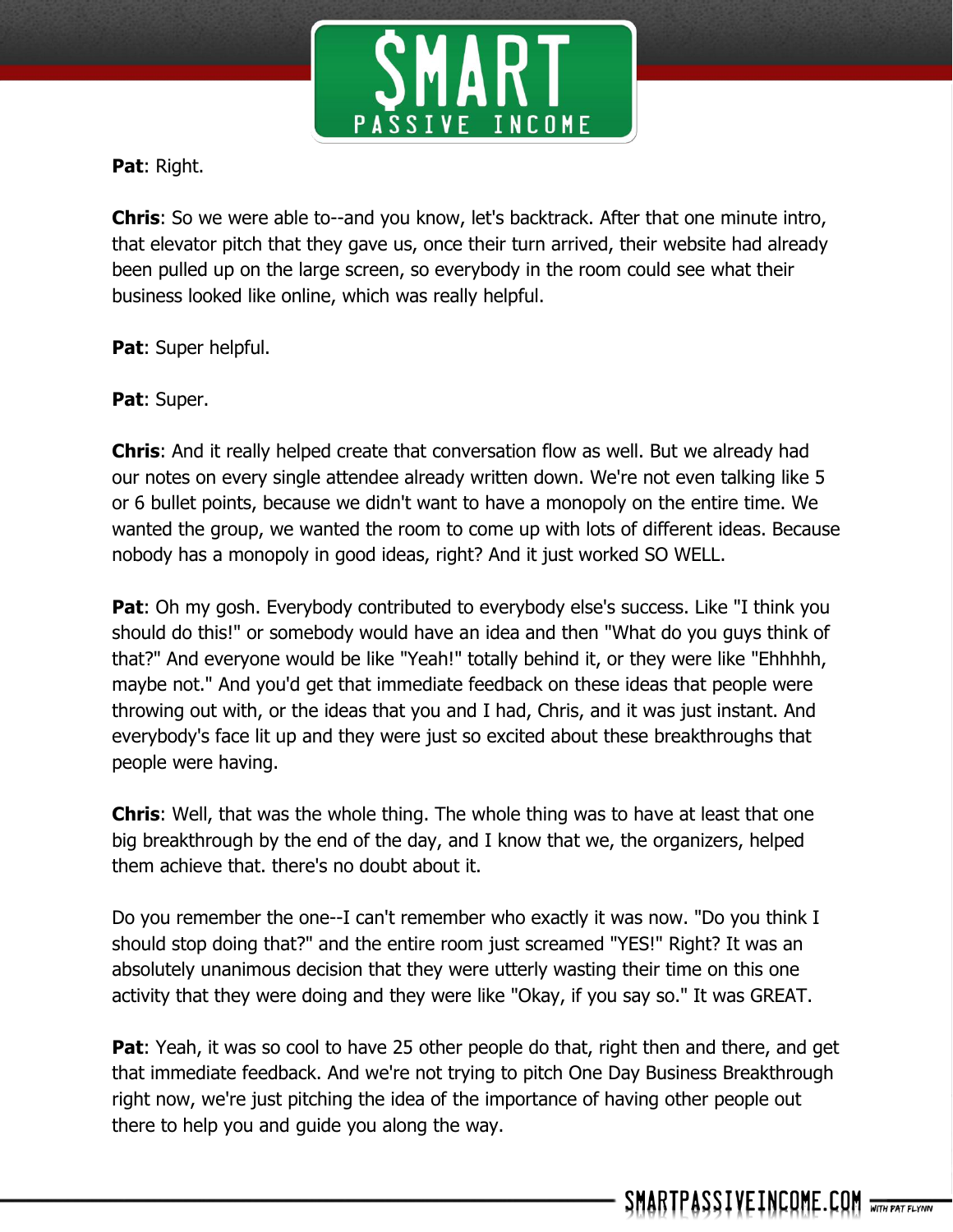

This may be something we do again in the future and if we do, it would be great, but I hope those of you who are listening can take away just how important it is to share your ideas with other people and to get that feedback and to not be afraid to get it because it's only going to help you. Whether it's good or bad, it's going to help you.

## **Chris**: I agree.

**Pat**: Talking about the Ning site again, I think to just reiterate how important that was, not only did it help us understand exactly who was attending, sort of get us to know who they were before hand, they put their profile pictures on there, so immediately when we saw them for the first time, we'd be like "Hey what's up, Gary?" I knew it was Gary because we'd seen his profile picture.

I mean, it was only 25 people so it was easy to recognize them and call them by name right away, which I think helped them feel more comfortable right off the bat, but the Ning site was just great because we required the attendees to include a blog post which shared more information about their business and their goals, and what ended up happening was all of the other attendees would get notified when new people joined and when they wrote these short of blog posts that answered these questions.

And everybody had everybody else in the group respond and say "Wow, that's such a good idea!" or "I can't wait to go to Business Breakthrough and dive into your site even more, because I think I can learn so much from you."

And speaking of that, I talked to a few people during the lunch breaks who hadn't had their business in the hot seat yet who were like "I've already learned so much from reviewing these other people's sites. I've gotten so many good ideas and I haven't even gone up yet." And that was the beauty of it, I think.

**Chris**: And you know, there were several things that were a reoccurring point.

**Pat**: Oh yeah.

**Chris**: That we wanted to bring up, right? It just goes to show you that there are- running a business online is not as easy as a lot of people think that it actually is. You're a big, you know, believer that you've got to work hard and you've got to put in--and me too. If you don't hustle, you're not going to get anything. Plain and simple.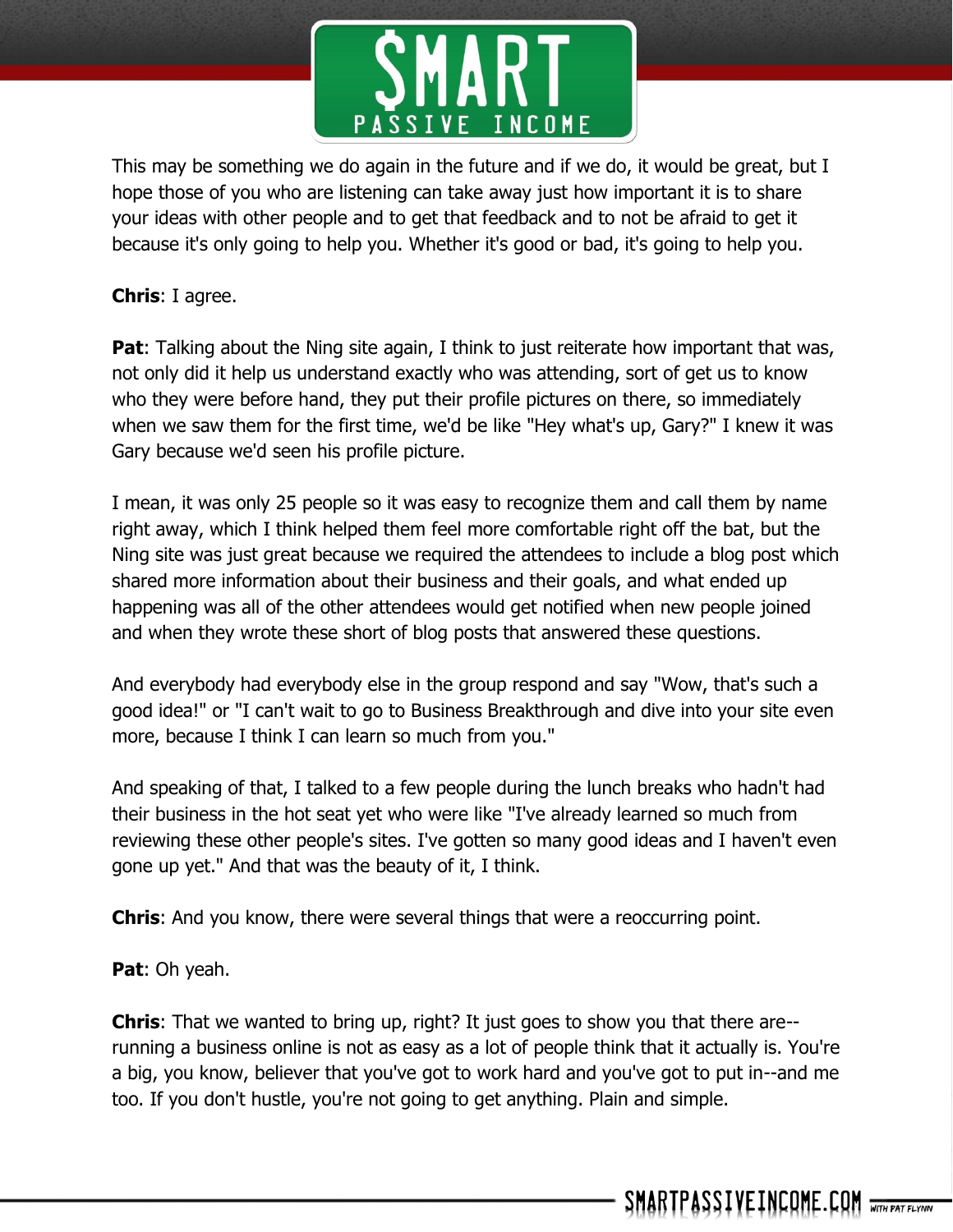

So there were a lot of, at least 2 or 3 things that were evident over and over again, such as either a lack of an opt-in magnet or an opt-in form, or, you know, there was another one where you know, sign up for updates kind of thing. These were the sort of things that we were seeing [inaudible]--tell me WHY I should sign up for updates. What are you actually going to give me for me giving you the most important piece of information in the world for me, which is my email address. You know what I mean?

**Pat:** Right. Yeah, that was funny. I think maybe 75% of the businesses that showed up needed help with their opt-in form. We all want higher conversions, of course, and most people weren't really doing a good job of really enticing people to sign up for those lists. And you don't have to give away, necessarily, an eBook or a course. That's a great way to get people into your email list, but you can give just updates, but you still have to tell people why those updates are important.

And the example we brought up was, for instance, Derek Halpern's site, [SocialTriggers.com.](http://socialtriggers.com/) He doesn't give away a lead magnet or an eBook, but the way he phrases what you're going to get when you get those updates is really good. So check out that site, if you don't necessarily have a lead magnet yet for your email list.

A few people didn't have an opt-in form at all, or weren't building an email list, and some people were doing it correctly. I mean, it was cool because there was so many people on different levels.

**Chris**: Right, I was just about to say, it was like there were some people that were absolutely crushing it financially. They're making over half a million dollars a year. Then there's some guys who are just starting out.

**Pat**: Yeah.

**Chris**: And I love that. I love that diversity.

**Pat**: Yeah. And the people that were crushing it still got a lot out of it, because you get 24 other people's perspectives on things and those ideas that you could never think of on your own, which was really cool.

**Chris**: The other thing that came out quite a bit was that people's about pages were truly about THEM, rather than about the resource and why people should be reading that page in the first place, or why they should come back or subscribe or whatever it is. It's kind of, you know, it's kind of attached to the whole opt-in, subscribe thing. But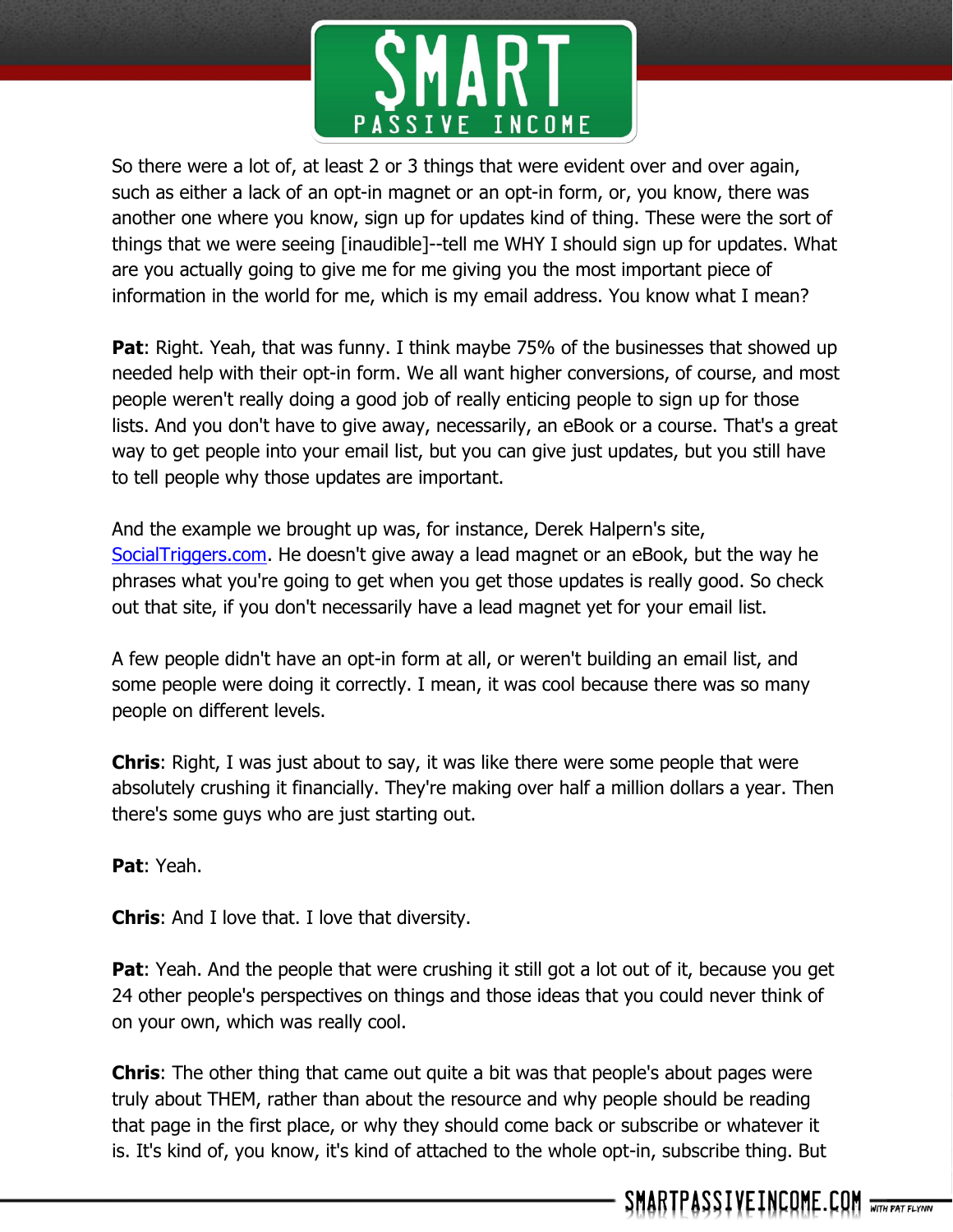

there was a lot of stuff, you know, "Welcome to my site, I am XYZ, I do blah blah blah blah blah." But I'm not interested in that. I need to know what's in it for me.

**Pat**: Yeah. What's in it for your reader first, and then qualify yourself after.

**Chris**: Yeah. You've got to tell your story. Everybody loves a story, but I also want to be convinced about why I should stick around in the first place.

**Pat**: Right. Another reoccurring theme that happened, and hopefully this is useful for those of you listening, because you might have the same sort of dilemmas at first, and you can take action from here, was the fact that a lot of people's websites didn't portray the core message of that website immediately.

There was something on the site that mentioned it, maybe on the about page or down below, but a lot of the sites didn't really understand exactly what they were about right off the bat, and that is so important, especially nowadays when people, you know, they spend 5 seconds on the site, and if it's not what they want right away, or if they don't know it's what they want, they're going to leave.

Chris: Yeah. I mean, you never get a second chance to make a first impression. Never. Never!

**Pat**: No, that's just...no.

**Chris**: Li-tra-ly.

**Pat:** Okay, let's not start that.

**Chris:** [laughs] No, but you don't. And I think it's important that when you're in the process of developing your brand or wanting to build out your online home for your business that you take this stuff into consideration. It's not just about how great you are and how amazing your widget or your project or your service is. It truly is about the people that are visiting your site and wanting to do business with you. The focus should be on them, really.

**Pat**: Definitely. I mean, some examples--a lot of people just need to work on their tag line. And we actually did a couple brainstorming sessions with people whose--that was the major issue. And the whole group was throwing out ideas and words and--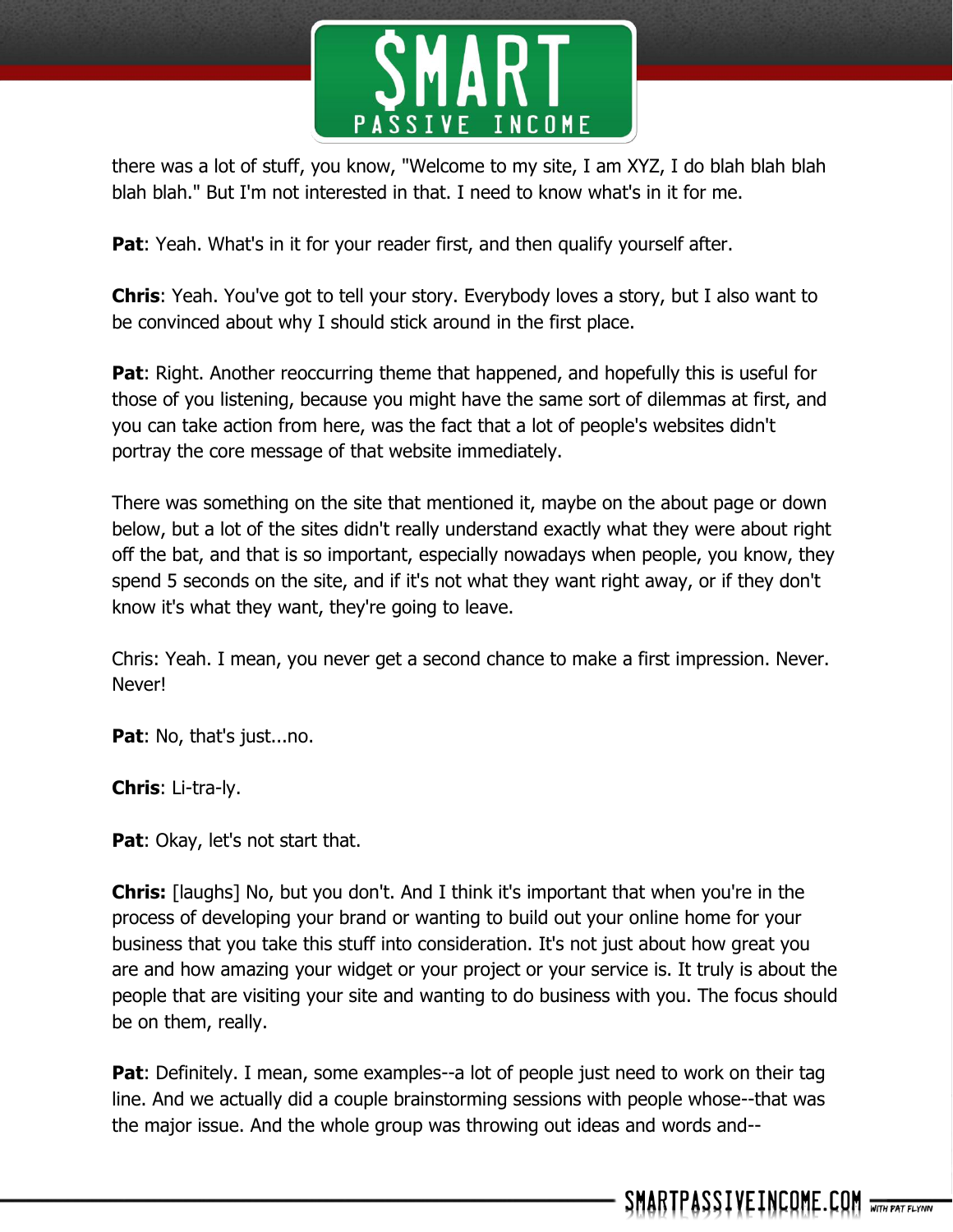

**Chris**: You couldn't write fast enough on the white boards! It was great!

And I think that's--getting back to the core message of this is that the other thing was, not only did I see relationships beginning to be formed right there in that room as the event was going on throughout the course of the day, after that we had some cocktails and then we had dinner and you could see the same people that were sat next to each other, or close by each other, during the day had chosen to sit next to each other at dinner. I don't know whether you noticed that.

**Pat**: No, I did.

**Chris**: I certainly did. And it was great to see those relationships start to form, and I was over--not that I was eavesdropping, but I was overhearing people like "Oh yeah, you know, let's get on Skype next week and do this and do that."

**Pat**: Yeah, so cool!

**Chris**: Oh my God, awesome stuff, right? And it just goes to show you, it's just a day. It's one day out of many going forward and you can't put a dollar amount on having that kind of relationship come out of an event like that.

**Pat:** No, seriously. I mean, really, it COULD, and I think it will, change a lot of those people's lives. It may not seem like it right away, but over time, especially from the relationships that have been built.

And I was overhearing a lot of the same stuff, and I saw a lot of people who were in similar industries talking with each other and helping each other out, or people who had--there were a couple of people who were good at selling, and pitching, and there were other people who weren't good at that, and that was their issue, who were great at building software and things like that, and they were working together. Just incredible!

**Chris**: There was a young guy there also that--I'm not going to turn this into a fullblown review of everybody that was there! But just to show the diversity of these kind of groups, there was another young guy there that was scared to ask for people's money. Like, he was providing a really good service in regards to web marketing, but he was scared to actually ask for people's money. And when he did, and they said "Can't you do it for free?" or "Can't you give me a crazy discount?" He'd just say "well, okay. No problem."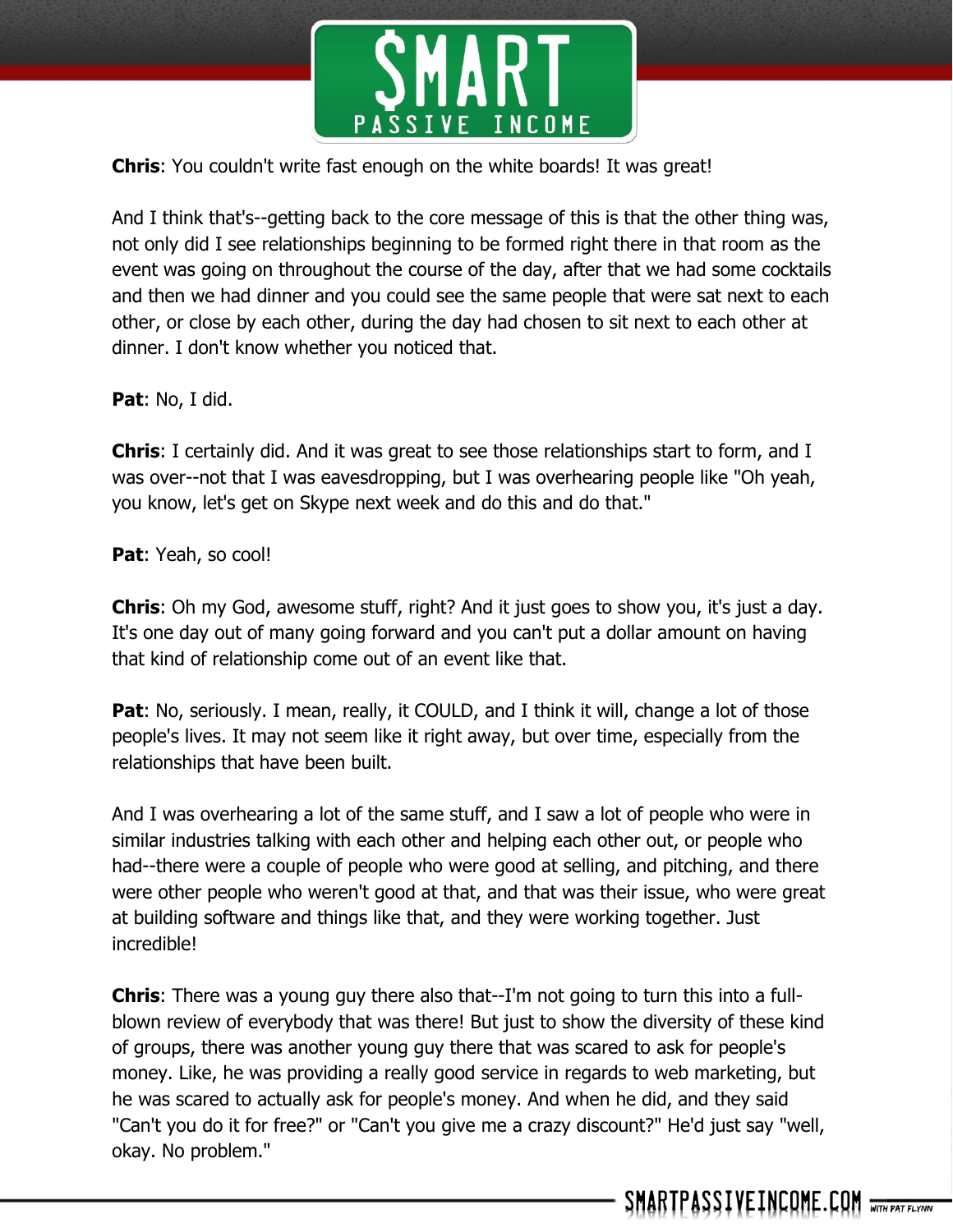

That's a problem, because once you start discounting your services like that, you're beginning a very slippery slope. You really are. I kind of kicked his butt a little bit, right? I said "No, you've got to stop doing stuff for free, because the moment you do that in the first place, people are going to start expecting it."

**Pat:** Right. That was a big theme for the day, was a lot of people trying to decipher what to give away for free versus what to actually charge for. I did see that a lot, not just with that person that I know you're talking about, but with a few people, who were just having a hard time wanting to sell something. And when you have something that can change somebody's life, or add value to somebody that--you have to know that it's worth something, and worth charging for.

**Chris**: Absolutely.

**Pat**: You'd actually be doing yourself a disservice, and...yeah, I don't know where I was going with that.

**Chris**: I'm curious to know--what was the biggest take away from you from the event as one of the co-organizers?

**Pat**: I think the biggest takeaway for me was just how great it was--there's a bunch. This is a huge question!

**Chris**: And I didn't tell you I was going to ask you. [laughs]

**Pat**: No, thank you. No, no, I think the biggest takeaway for me was--we put a lot of time and effort into this. It wasn't thrown together in a day, we spent a couple months working on this. I really want to make sure everything went well, that the attendees got all they wanted out of it.

But first of all I just want to give a quick shout out to Jared Easley, who volunteered his time--

**Chris**: Rock star!

**Pat**: To--he found the locations, he set up the dinner, he got the lunch together for us. I mean, without Jared this definitely wouldn't have happened. So thank you, Jared, if you're listening to this.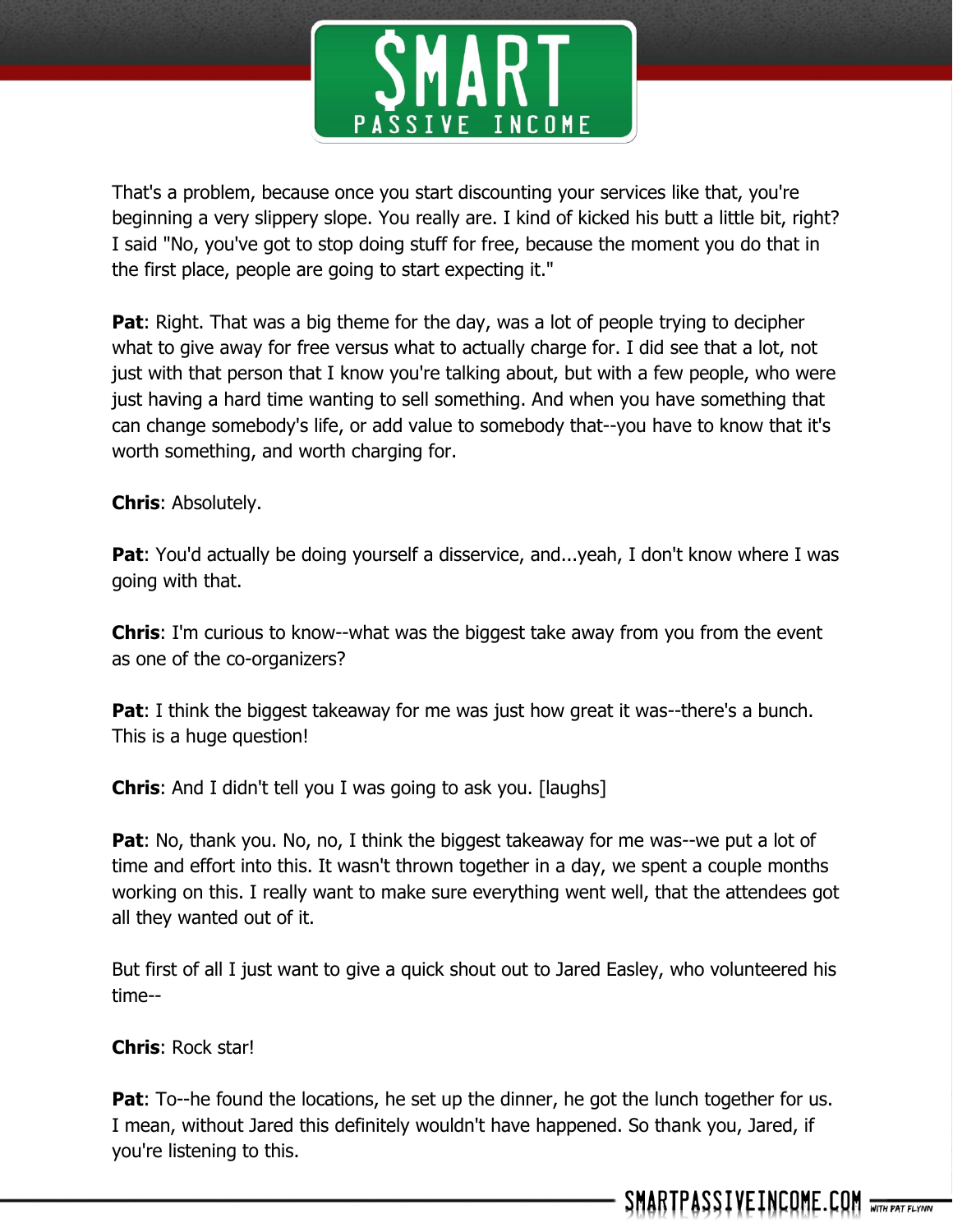

But going back to this sort of big thing that I picked up during the day, which is--you know, how, these breakthroughs that the attendees have, and the relationships that they're building--it wouldn't have even happened if we didn't put in all this work. And to me that just is so fulfilling. And I feel like if we didn't do this, maybe--I don't know. I think we really helped people really change their lives yesterday. And not to sound big headed or anything, but without us putting in this work, that wouldn't have happened!

And it was really interesting because after the event--and this always weirds me out, when people come up and ask me to take a picture with them, you know? I'm never going to get used to that. It's always weird! But, I mean--you and I took 25 photos with all the attendees.

**Chris**: I actually felt like Tom Cruise, just for a brief second. I don't know about you. But who asks for--25 photos one after the other! We didn't move, we just stood in the same spot, right?

**Pat**: Yeah.

**Chris**: Amazingly gratifying.

**Pat:** Absolutely! And this sort of reminds me of something Noah Kagan said in episode [71](http://www.smartpassiveincome.com/spi-071-successful-start-ups-millions-lost-and-everything-in-between-inside-the-mind-of-noah-kagan-from-appsumo/) of the Smart Passive Income Podcast. He was, for a while, doing this thing where he was doing conference after conference after conference. And when you set up these types of things you're bringing people together.

And when you are the person that is organizing these types of things where people can come together, you sort of become the center of it. Just as a result of bringing these people together. I think that's sort of what happened here.

We already have a ton of people who are like "When's the next one?"

**Chris**: Way more than I even anticipated!

**Pat**: I wasn't even sure if this was going to just be the one time we did this! But I think because there's just so much interest now, and because it was so gratifying for me--I don't know, I mean I'm sure it was for you too.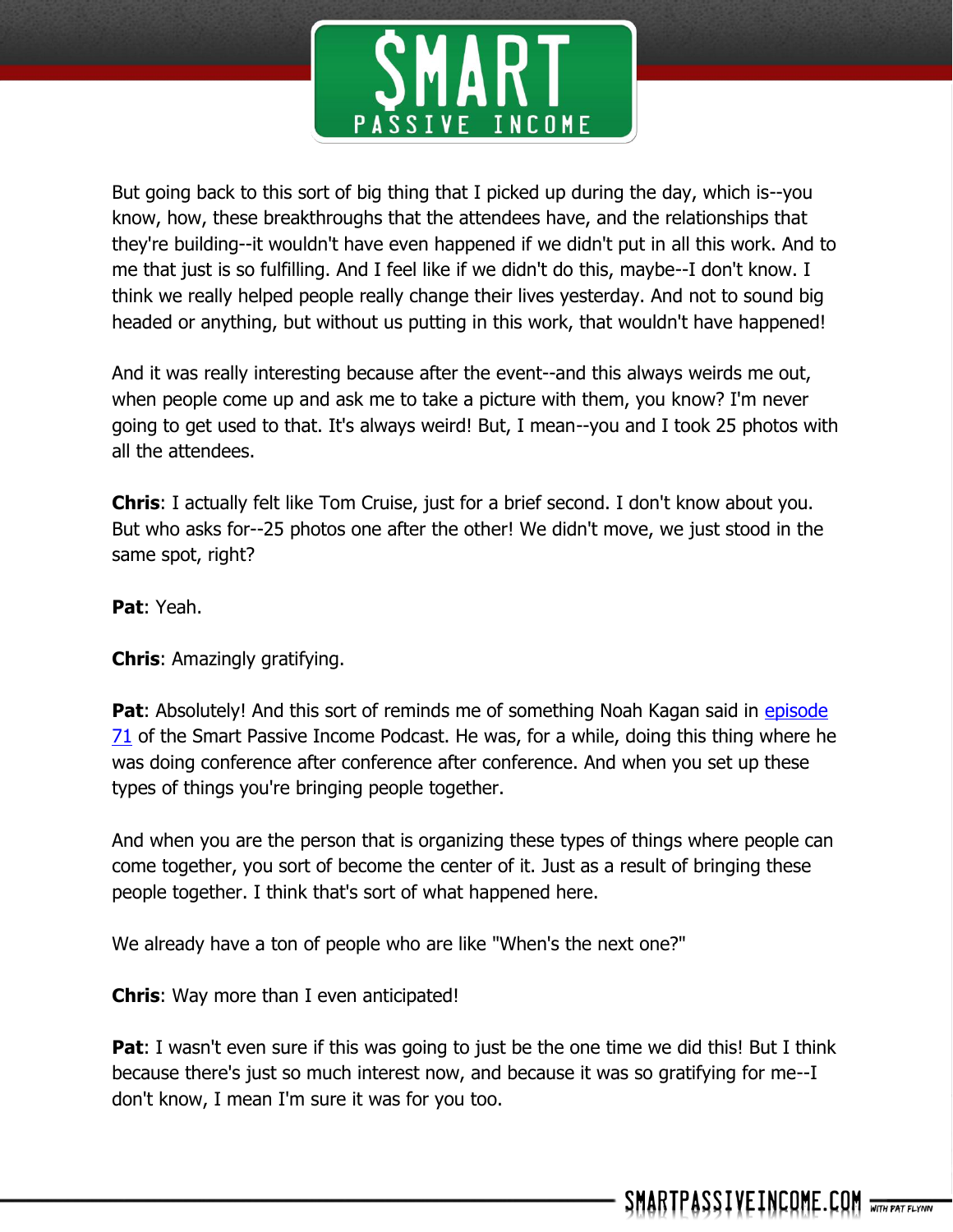

**Chris**: Well, let's not beat around the bush. We put it on initially because we wanted to do something together, but it very, very quickly became less and less and less about us and more and more and more about the people that were going to be there. And when you've got all these additional people sending us emails and tweets and Facebook messages, all this, "When's the next one? I want to go to the next one!" I mean it's hard not to say that we should do this again sometime, you know?

**Pat**: Right. And you know, this was a big, scary thing for me to do, to get 25 people to fly in, some from the UK actually flew in to San Diego!

**Chris**: I needed some British support! That's what it was!

**Pat**: Yeah, you've got to live with it. They made me say 'aluminum' actually and made fun of me.

**Chris**: [laughs] Yeah.

**Pat**: But anyway, it was a scary thing for me to do, and I think...I say this all the time, when something's a little scary, that's how I know something is worth doing. I'm really glad I did it.

And I think for those of you out there who may be industry leaders, you might want to start thinking about maybe gathering people like this in an environment where you can fly them in for a day, somewhere, and just get together and brainstorm. It's just incredible.

It almost just all took care of itself.

**Chris**: Most business people will go to a conference on a yearly basis, right? Regardless of what industry they're in. The only difference between going to someone else's conference and doing something like this--much smaller, obviously. But the only real difference is that you're the one that has to put in the work to make it happen. You know, you're still going to get to meet a lot of people in the same industry.

You're still going to get to bounce ideas off of people to find out about new products, new services, new ideas. And I think there's a lot to be said for anybody that's listening, like you say, that could potentially put something like this together for themselves in their own niche.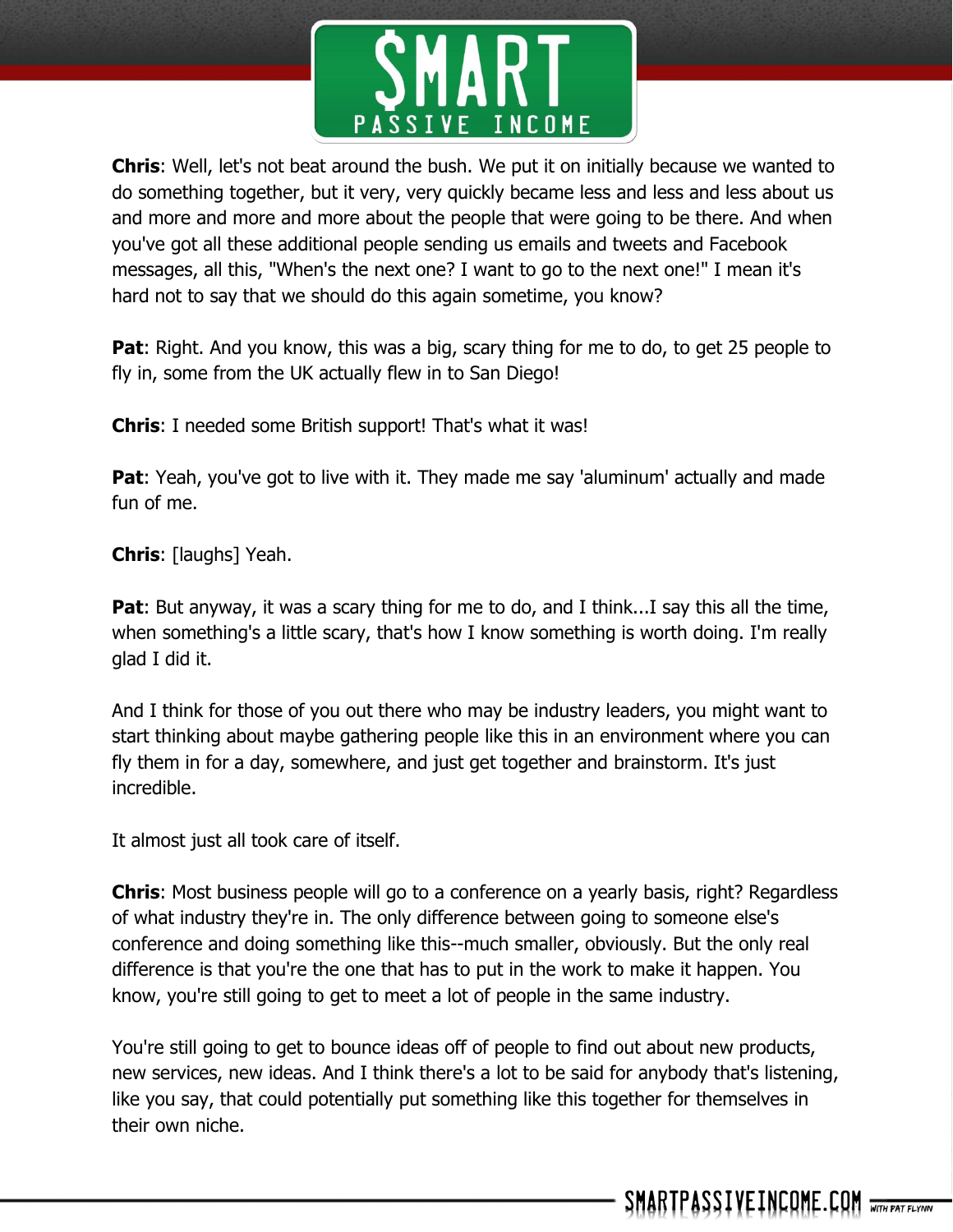

**Pat**: Yeah. I mean, that would help your authority and your credibility go up way big! I mean, a lot of people are using Amazon Kindle books to help them separate themselves from everybody else in their industry. But putting on a live event like this, this has been incredible!

I mean, we had Caleb Wojcik come in--who a lot of you know filmed a lot of the stuff in my book Let Go. He came in around 3pm and started filming b-roll and then came in, took testimonials afterwards, and I got to listen to a few of them, or I was overhearing them when they were being filmed, and it was just...it was just incredible!

So if you can have other people in your audience talk about you the same way, and you have that video footage, and that's just worth so much.

**Chris**: I can't wait to see that video that he's going to cut. Because he's awesome, anyway, right? So once he cuts it together, I can't wait to see it. I think it'll be great to see what everybody said. It was a great event, and I'm totally looking forward to doing it again at some point.

**Pat:** Yeah. I mean, think about that! Think about putting on your own event. And you know, just to be completely honest, we did make a little bit of money off of this.

**Chris**: Yeah. But we're entrepreneurs! That's what we DO. But the flip side of that coin is that, just like when you create a good product or a good service, you're going to make money but you're still solving problems for people, and that's like the timehonored legacy of business. Just present the solution to a problem.

And in the case of the business breakthrough event, the solution to the problem--the problem was entrepreneurial loneliness, and the solution was getting these people together so that that ends and they can take their business training up to the next level.

**Pat**: Yeah, absolutely.

Okay, so we're coming up to...we need to start wrapping up here. And I want to make sure we come around full circle. So I want to start with the dangers of being introverted. Because I think that's the root of discovering all the stuff that's available out there when it comes to relationships and what that can do for your business.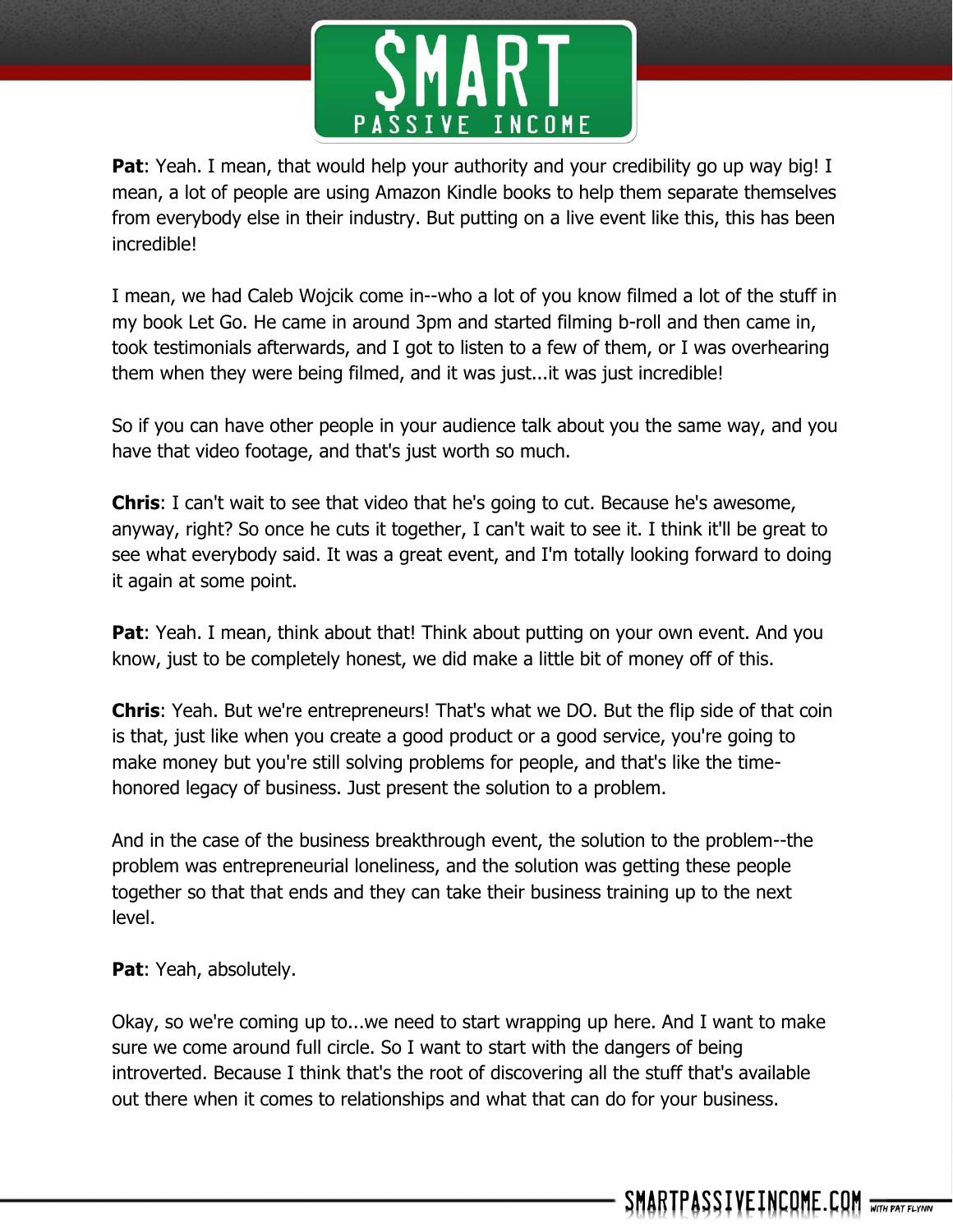

There was a quote I heard one time, and I don't remember who said it, but it's real interesting. It's "the only problem with seeing people you know is that they know you."

**Chris**: Boom. See, that's what I'm talking about, because if that's the case, you never take yourself out of your immediate circle of contacts, of people that you know. You can never expand that circle, right? All those people that came yesterday, they didn't know each other.

Maybe one or two might have heard of each other or talked to each other once before. But now they've expanded their circle. They know more people now that know them. And they wouldn't have met those people if they didn't come along.

But I think--you know what we should do, actually? It is a good quote. What can we do to break through that shyness and become less introverted? I mean, you and I don't have a major issue with this, but I'm sure--

**Pat**: I did.

**Chris**: oh no, you did. You're absolutely right, you did, yes.

**Pat**: I did, especially in high school. I was just the type of person who would sit in the back of the class and never raise their hand and I would only wait for people to talk to me before I started to talk to them, and I was very awkward in conversation.

And even when I was in college and I started to sort of become a little bit of an extrovert just because I was around people I knew, I was still afraid of talking to other people that I didn't know, I was always shy, I didn't--that's why I didn't go to conferences at first, because I didn't want to put myself in that environment.

But, there were some things that I did that I think helped me get over that fear. Back to my YouTube videos--when I started doing that, I wasn't talking to anybody in person, but just talking to a potential audience on video was helping out. And at first I didn't even put in my face. It was ScreenFlow or Camtasia, recording my screen and talking into my microphone.

And the podcast helped too, and I think the podcast interviews helped, too. I know a lot of people who have interview shows who, you know, they were a little bit introverted and they used the interviews over the podcast to practice, I guess, conversations with people they didn't know.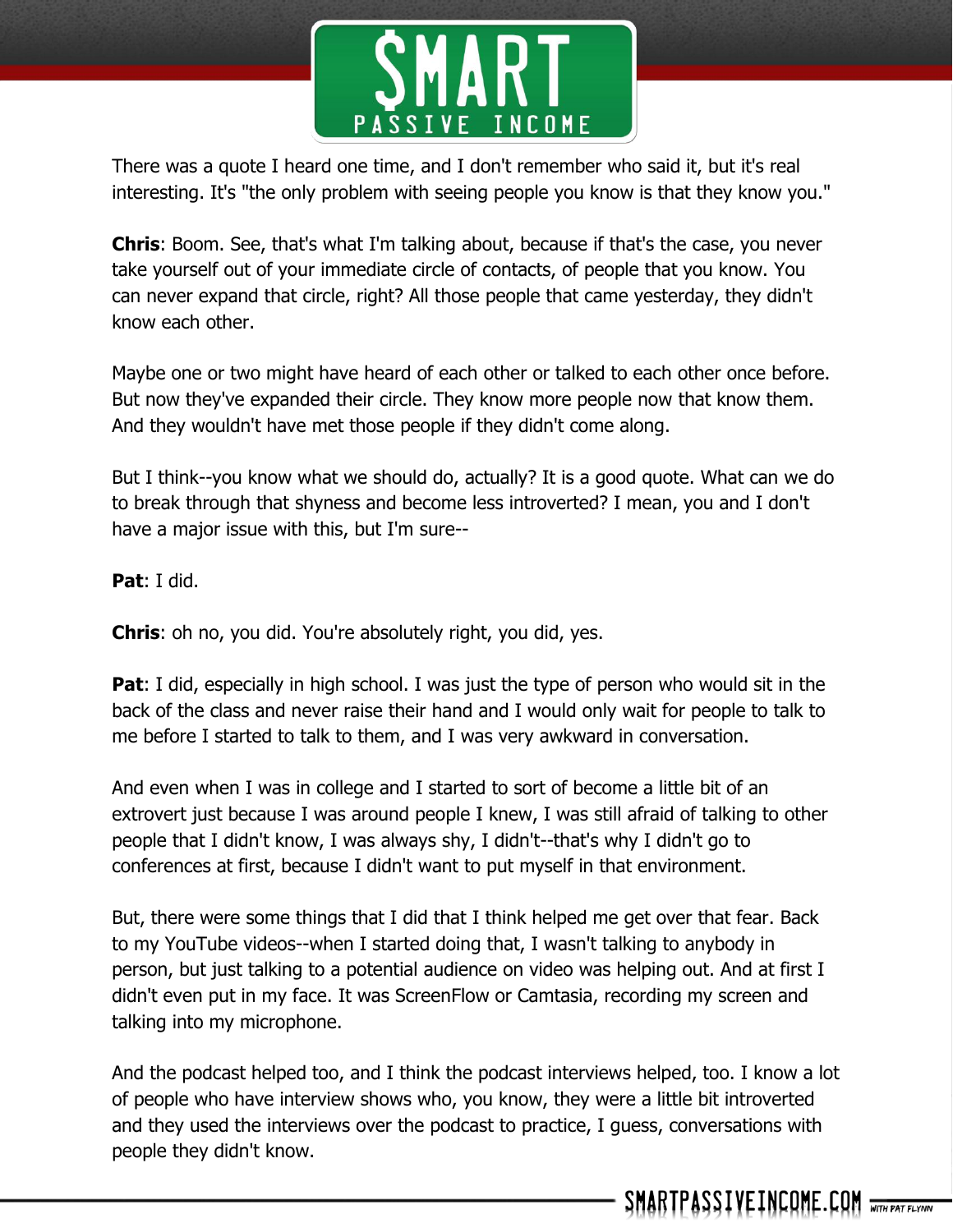

**Chris**: Not to mention every single person that you interview, your circle of contacts there is growing one by one with every episode, right?

**Pat**: That's why Srini from Blogcast FM, I feel like he knows EVERYBODY.

**Chris**: no, he does! I am telling you, though. I can stand in a corridor with that guy and stand there for 15 minutes chatting with him and we'll be interrupted like 20 times. I mean, everybody knows him. And he knows everybody.

But then when you've interviewed 300 odd people, or whatever it is, it's going to happen. and he's doing exactly what we've been talking about--getting yourself out there, hanging out with like-minded people, getting to a point where you're talking about this kind of stuff with not just your friends, but also those people that you already have relationships with but other people as well, like extending that circle and becoming friendlier with more and more people.

**Pat:** Yeah. I mean, really...a good thing to do, and this is generally, you got to put yourself in uncomfortable situations, so that they do become comfortable eventually.

I remember Noah Kagan in episode 71, he had a challenge to all the listeners out there- -and I know some of you already did this!--his challenge was "Go to Starbucks and just ask for a 10% discount." And it was as couple of people who were like "I...I did this and I was standing in line and I was sweating and the person in front of me made a mistake on her order so I had to wait even longer and it was nerve-wracking!"

And then they did it, and it felt so good. And I know a lot of people also were like "What's the point of this?" But I think the point is, if you're uncomfortable sometimes, you've just got to get uncomfortable.

**Chris**: And just because you ask for it doesn't mean you're always going to get it. Because you dared me to do this today, when we were at Starbucks, right? And I'll tell the story because it's a little amusing.

We're in Starbucks, and i go up and I ask for coffee and then it's \$8 or whatever it was. So I turn around and said "Well, can I have a discount, please?"

And the girl initially said "What?"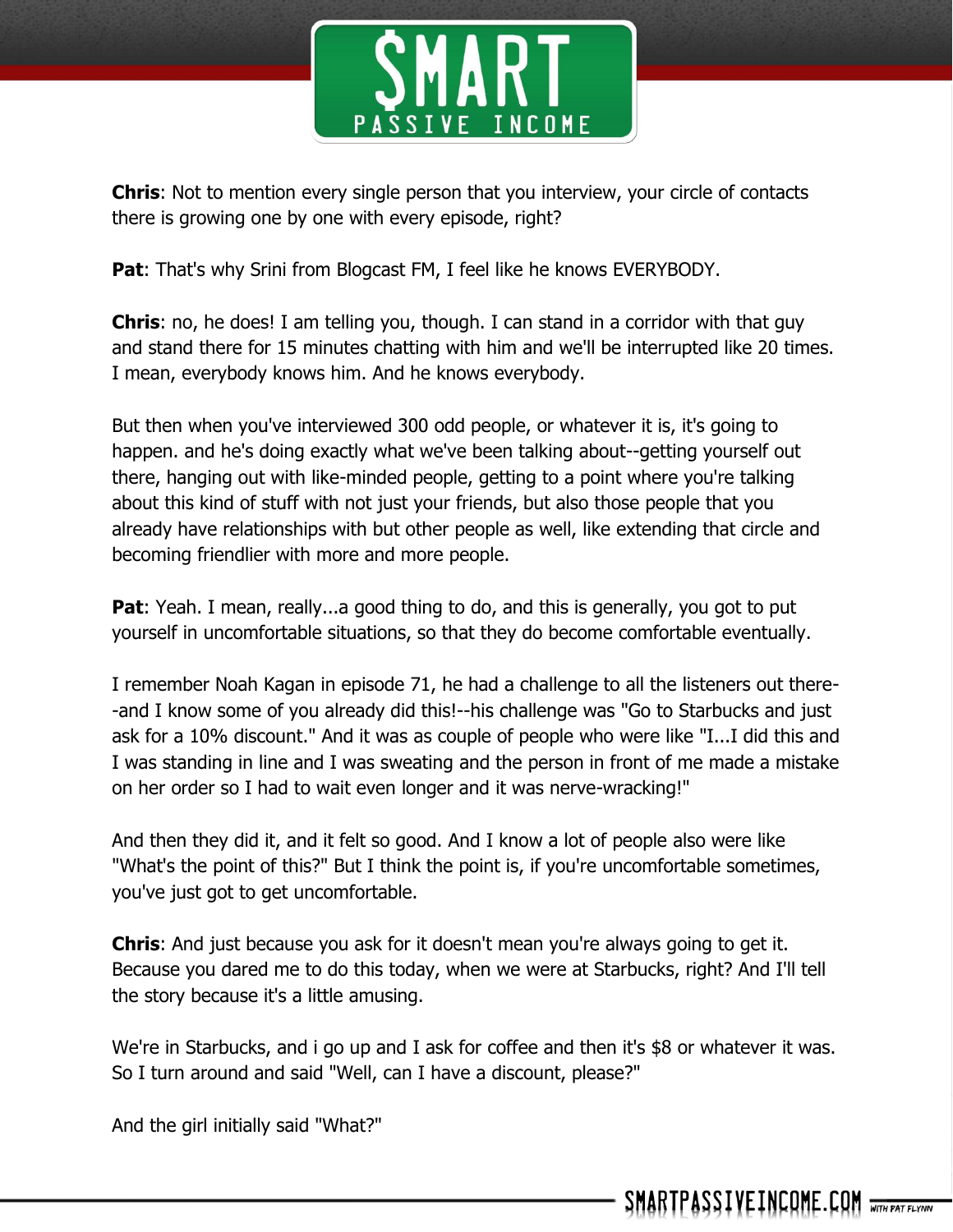

I said "Well, it's a sunny day, I'm English, I'm here in America, and I'd love to have a discount. I'd be really happy today. Is it possible to get a 10% discount?"

And she said "Well, we don't...really, usually, do that. But let me go get my manager."

So a manager comes along, and I can see them talking for 30 seconds or something on the side first, and then he comes along and he says "Sir, how can I help you?"

I said "Yes, I'd like to get a discount, please, if it's possible."

And he said "Well, we don't do discounts."

And I said "Yeah, but you know--" and I repeated the whole thing. I did my best English Hugh Grant accent to try and impress the guy here in America.

It didn't work, and he turned around and he said "Well, it's great and everything but we don't do discounts. However we do, do smiles."

I said "What do you mean, you smile?"

And his entire face lit up. He showed me 35 teeth. And he said [American accent] "Welcome to the United States of America, sir!"

Pat: [laughing]

**Chris**: That was just awesome.

**Pat:** It's such a good story!

**Chris**: Didn't get a discount. But, I got a smile.

**Pat**: And a great story!

**Chris**: And a cool story to tell to thousands of people tuning in right now.

**Pat**: Yeah. Hopefully you enjoyed that.

So, big takeaways from this is, get uncomfortable, put yourselves in situations where you're actually meeting people, because it's going to potentially change your life. Go to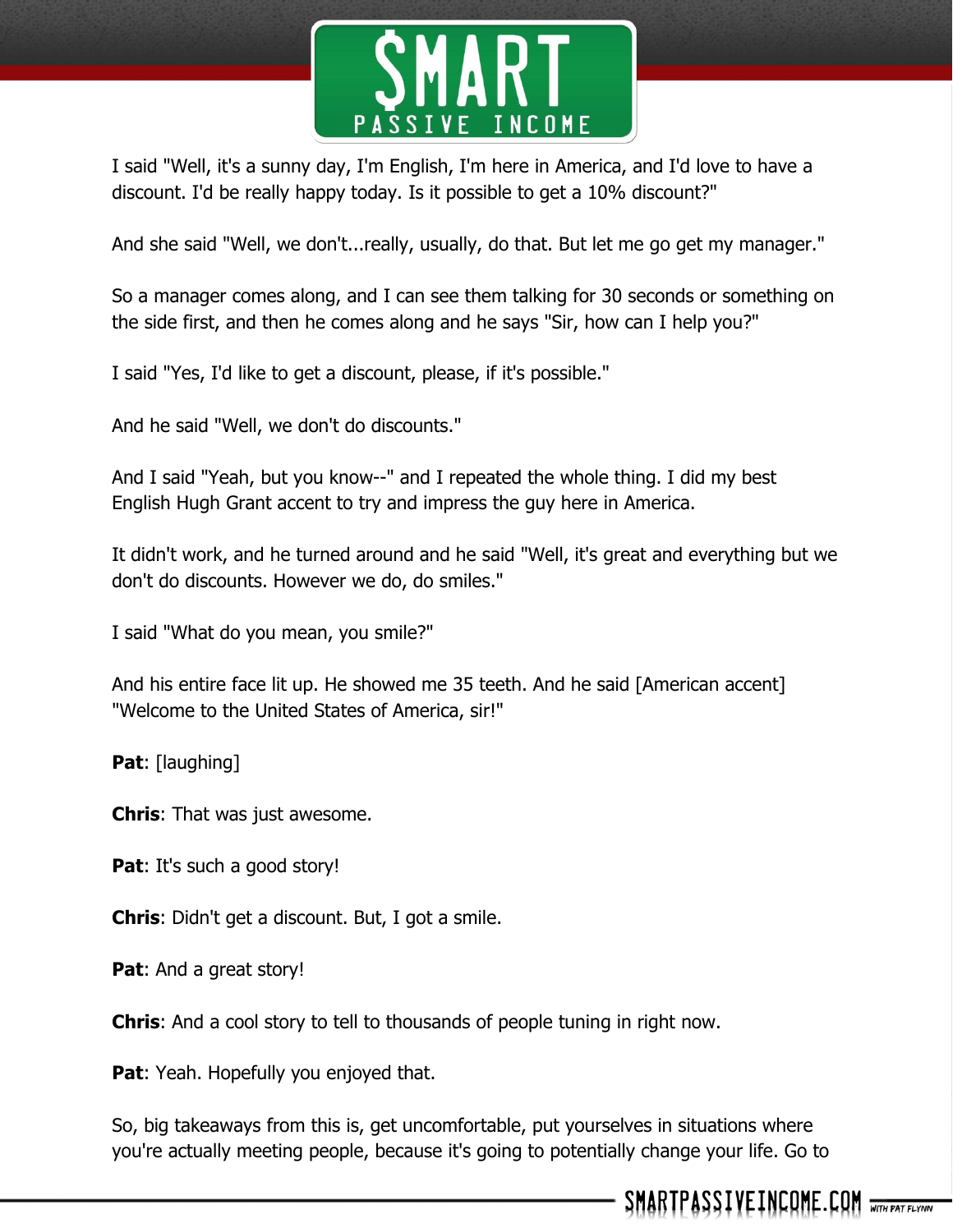

conferences, get in a mastermind group and just put yourselves in situations where you get to meet these people who are in a similar position as yourself that can ultimately build up your business and just to help you take things to the next level.

And then beyond that, finding that one or two people who you can REALLY connect with, and you can build that beyond business relationship with, just like what I have with Chris here.

**Chris**: Yeah, likewise. And let me tell you, it was a pleasure doing that event with you yesterday. we have talked about doing something together on and off for the last couple of years or so. I'm glad that we didn't do anything up until this point and that it was this particular event and this particular activity that we did together as partners to- -it was awesome, man.

**Pat**: Yeah, totally. And I wouldn't have come up with the idea without you, I probably wouldn't have done it like we did without you. So again, just the importance of having these kinds of people in your life--it's crazy.

**Chris**: It's awesome. And to the 25 people that came out yesterday, once again thank you for coming along and spending time with us. It was really good to meet you all.

**Pat:** Yeah, absolutely fulfilling for me.

[pause] Oh, wait. [laughs] I didn't know how--like, is that the end?

**Chris**: Yeah.

**Pat:** So those of you listening out there--

**Chris**: [laughs]

**Pat**: That was a really awkward--if we just ended there, and then the music came on.

**Chris**: Yeah, that would've been awesome. It would've been almost as awesome as your little whispering one.

**Pat**: Dude, I get so many tweets...somebody tweeted today, it was like "I nearly fell off the treadmill!"